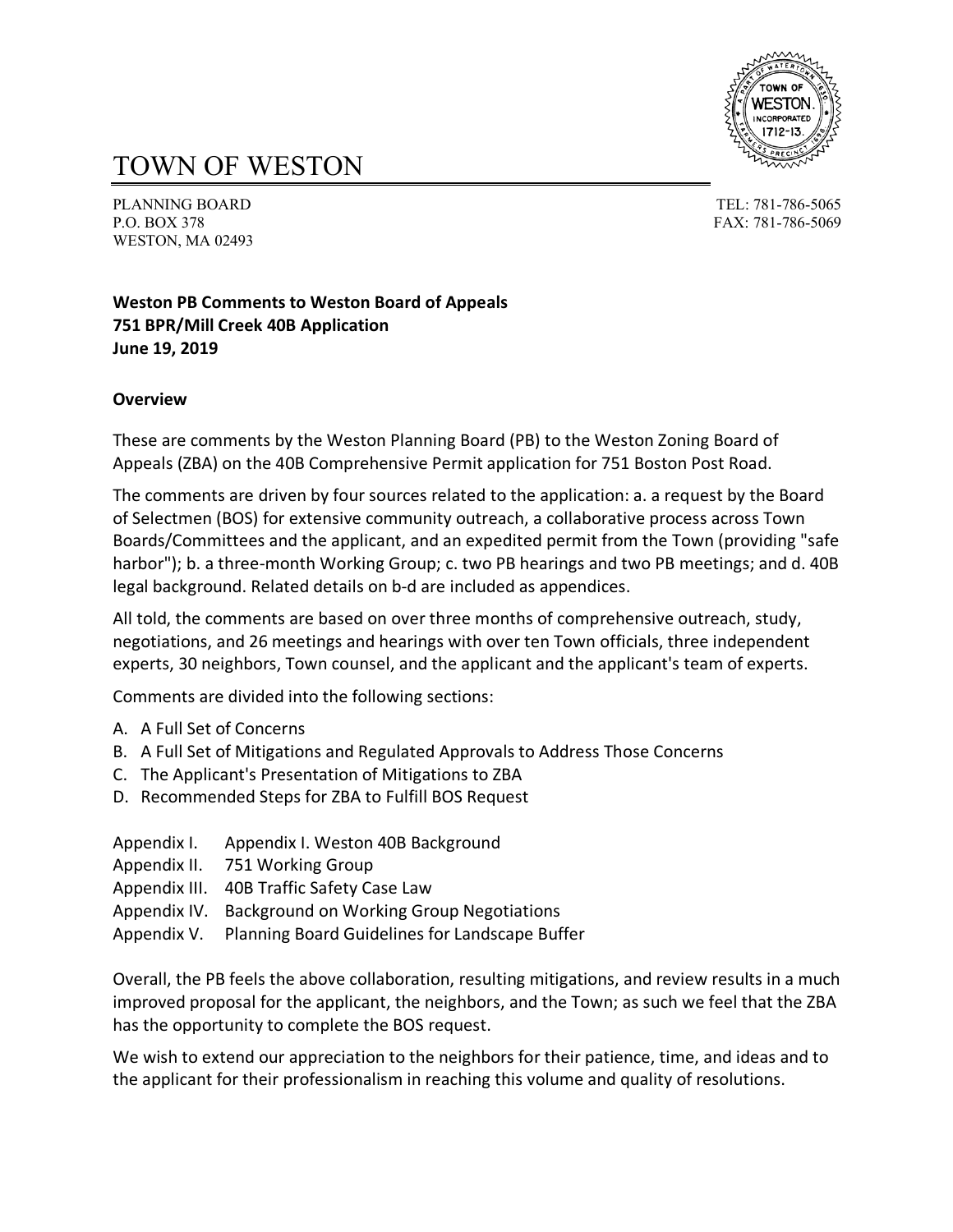# **A. A Full Set of Concerns**

The PB has found 59 concerns across 12 categories associated with the design as submitted to the ZBA – given the depth of the research, we are confident this is a comprehensive list.

The concerns are:

|                | 1 Traffic                                                                               |  |  |  |  |
|----------------|-----------------------------------------------------------------------------------------|--|--|--|--|
| 1a             | Additional traffic on an already congested Route 20                                     |  |  |  |  |
| 1 <sub>b</sub> | 751 BPR Residents using Love Lane as a cut through to avoid a left turn onto BPR        |  |  |  |  |
| 1 <sub>c</sub> | Exacerbating already congested and difficult conditions for current residents to enter  |  |  |  |  |
|                | <b>BPR</b>                                                                              |  |  |  |  |
| 1d             | Potentially unsafe turning movements from entrance and egress                           |  |  |  |  |
| 1e             | Impacts to safety of existing intersections                                             |  |  |  |  |
| 1 <sub>f</sub> | Assuring access is sufficient and safe for fire and ambulance                           |  |  |  |  |
| 1g             | Assuring access is sufficient and safe for school buses and children                    |  |  |  |  |
| 2 Density      |                                                                                         |  |  |  |  |
| 2a             | Additional students in school system possibly requiring additional facilities and staff |  |  |  |  |
| 2 <sub>b</sub> | Overcrowding of units, leading to greater than predicted occupants and impacts          |  |  |  |  |
| 2c             | Dens or lofts will be converted to bedrooms allowing overcrowding                       |  |  |  |  |
| 2d             | Methods for enforcing occupancy limits                                                  |  |  |  |  |
| 2e             | Feasibility of reducing unit count                                                      |  |  |  |  |
| 2f             | Feasibility of reducing bedroom count                                                   |  |  |  |  |
| 2g             | Feasibility of reducing unit size                                                       |  |  |  |  |
| 2 <sub>h</sub> | The parking ratio at less than 2 cars per unit is insufficient                          |  |  |  |  |
|                | <b>3 Visual Impacts</b>                                                                 |  |  |  |  |
| 3a             | For residents at 3, 4 and 6 Elliston                                                    |  |  |  |  |
| 3 <sub>b</sub> | For residents at 741, 745 and 775 BPR                                                   |  |  |  |  |
| 3c             | From Boston Post Road                                                                   |  |  |  |  |
| 3d             | From Rail Trail                                                                         |  |  |  |  |
|                | <b>4 Environmental Impact</b>                                                           |  |  |  |  |
| 4a             | From construction and operations to the wetlands                                        |  |  |  |  |
| 4b             | Reduce energy usage                                                                     |  |  |  |  |
| 4c             | Utilize green building measures (energy, water usage, building materials)               |  |  |  |  |
| 4d             | Preserve northwest upland field (adjacent to the rail trail)                            |  |  |  |  |
| 4e             | Preserve north field adjacent to the rail trail                                         |  |  |  |  |
| 4f             | Identify and protect any species of concern                                             |  |  |  |  |
| 4g             | Minimize or eliminate impacts to Cherry Brook                                           |  |  |  |  |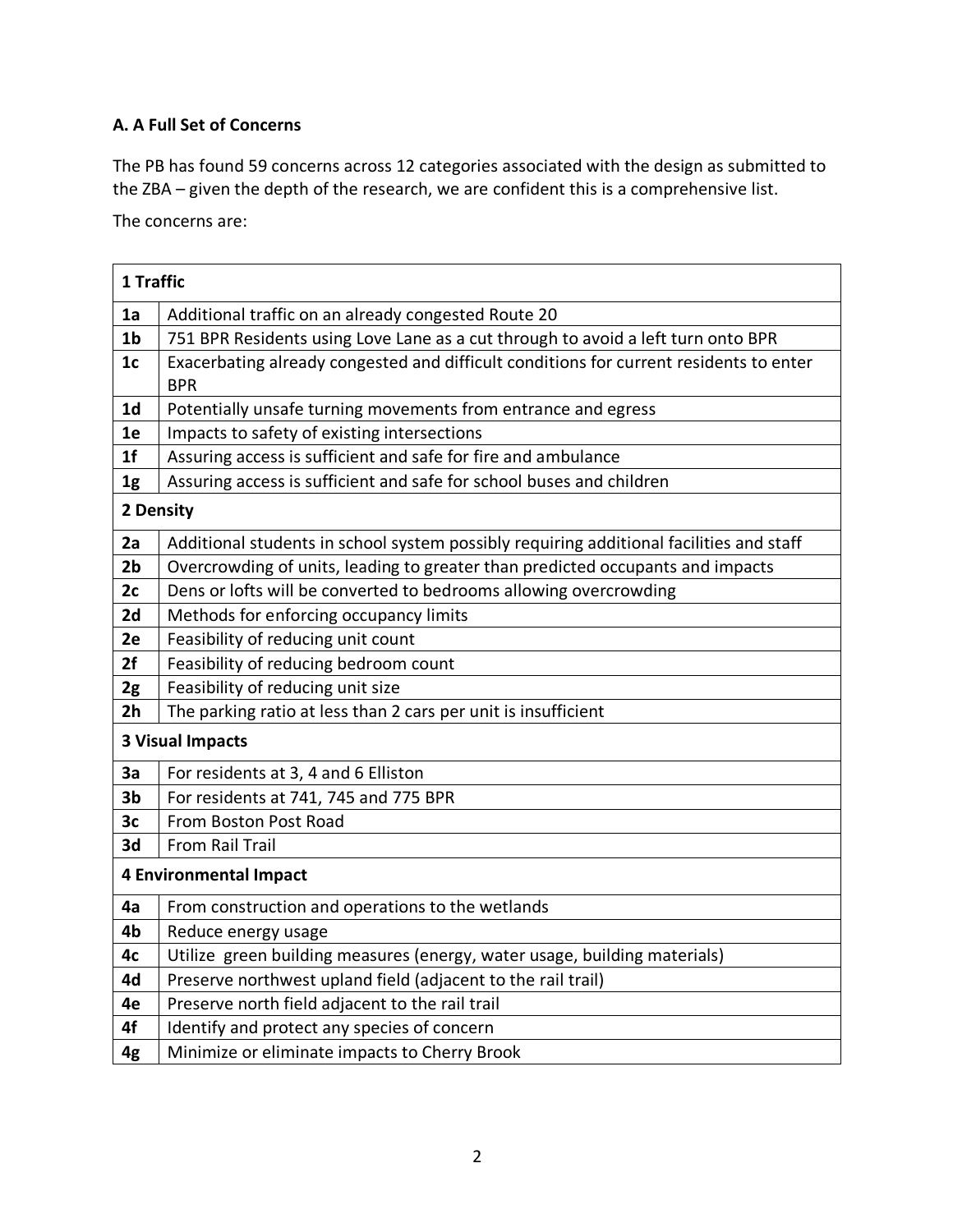|                 | <b>5 Existing Structures</b>                                                          |  |  |  |  |
|-----------------|---------------------------------------------------------------------------------------|--|--|--|--|
| 5a              | Preserve and reuse Greek Revival house (visible from Route 20)                        |  |  |  |  |
| 5b              | Preserve and reuse historic Farnsworth house                                          |  |  |  |  |
| 5c              | Preserve and reuse the west wing of the Farnsworth house (designed by a notable       |  |  |  |  |
|                 | Boston architect)                                                                     |  |  |  |  |
| 5d              | Preserve and reuse the east wing of the Farnsworth house (designed by a notable       |  |  |  |  |
|                 | Boston architect)                                                                     |  |  |  |  |
| 5e              | Preserve and reuse the historic barn (representative of an agricultural period in     |  |  |  |  |
|                 | Weston)                                                                               |  |  |  |  |
|                 | 6 Infrastructure                                                                      |  |  |  |  |
| 6a              | Ensure sufficient water pressure in an area where pressure is already low             |  |  |  |  |
| 6b              | Ensure proper capacity in the existing water system to service the development        |  |  |  |  |
| 6c              | Relocate the secondary water service from Elliston Road to avoid construction impacts |  |  |  |  |
| 6d              | Eliminate the emergency access from Elliston Road                                     |  |  |  |  |
| 6e              | Provide new sidewalk fronting the property                                            |  |  |  |  |
| 6f              | Maintain the connection of the existing trails to Rail Trail                          |  |  |  |  |
| 6g              | Maintain public access to the existing trails on the property                         |  |  |  |  |
|                 | <b>7 Neighborhood Nuisances</b>                                                       |  |  |  |  |
| 7a              | Prevent pedestrian (tenants) cut through on Elliston Road                             |  |  |  |  |
| 7b              | Prevent overflow parking on sideroads                                                 |  |  |  |  |
|                 | <b>8 Housing Inventory</b>                                                            |  |  |  |  |
| 8a              | Project must remain eligible for inclusion on the SHI in perpetuity                   |  |  |  |  |
| 8b              | Project must remain rental so that all units count in the SHI                         |  |  |  |  |
| 8c              | Project needs to be designed for ADA accessibility                                    |  |  |  |  |
| 8d              | Affordable units need to remain affordable in perpetuity                              |  |  |  |  |
|                 | <b>9 Construction Impacts</b>                                                         |  |  |  |  |
| 9a              | Minimize construction duration and associated traffic, noise, dust, parking           |  |  |  |  |
| 9b              | Safe access for large construction vehicles                                           |  |  |  |  |
|                 | 10 Public Health                                                                      |  |  |  |  |
| 10a             | No contamination by wastewater system to Cherry Brook and wetlands                    |  |  |  |  |
| 10 <sub>b</sub> | Mitigate noise from generators and HVAC units                                         |  |  |  |  |
| 10c             | Relocate amenities to minimize noise impact on neighbors                              |  |  |  |  |
| <b>10d</b>      | Minimize glare and lights spillage from the property                                  |  |  |  |  |
| <b>10e</b>      | Avoid toxic materials in construction and operations                                  |  |  |  |  |
| 10f             | Detect/contain/remove potential pollutants from previous farm operations              |  |  |  |  |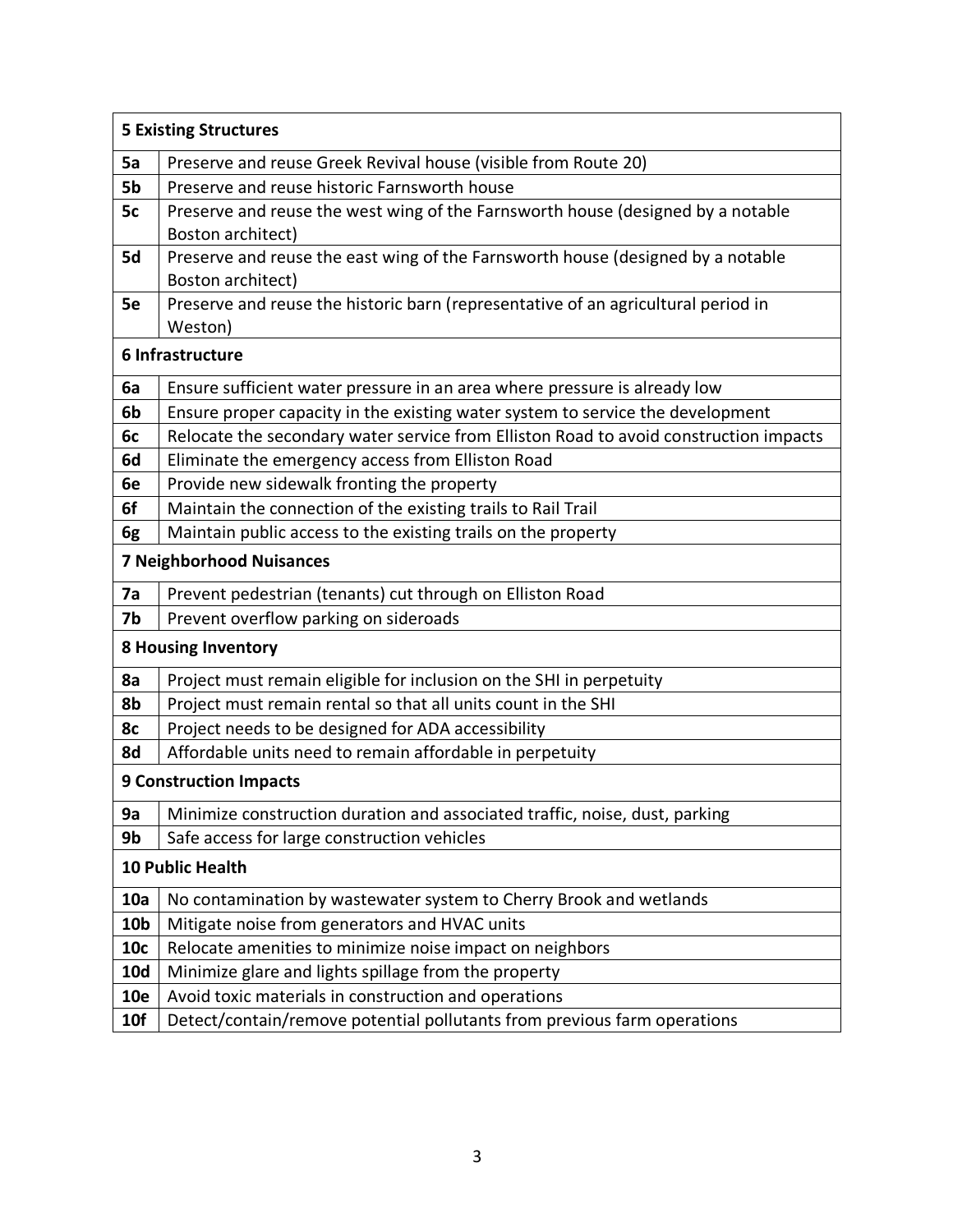| <b>11 Community Contributions</b> |                                                                         |  |  |  |  |
|-----------------------------------|-------------------------------------------------------------------------|--|--|--|--|
| 11a                               | Provide community contribution to the Merriam Fund (housing assistance) |  |  |  |  |
| 11 <sub>b</sub>                   | Provide community contribution for sidewalk to Town Center              |  |  |  |  |
| 11c                               | Provide community contribution to the Rail Trail                        |  |  |  |  |
|                                   | 12 On-Site Infrastructure                                               |  |  |  |  |
| 12a                               | Provide safe and sufficient wastewater capacity                         |  |  |  |  |
| 12 <sub>b</sub>                   | Minimize or eliminate wastewater treatment plant noise, smell, toxicity |  |  |  |  |
| 12 <sub>c</sub>                   | Design the site for safe vehicle, bicycle and pedestrian movements      |  |  |  |  |
| <b>12d</b>                        | Provide ADA access throughout the site                                  |  |  |  |  |

## **B. A Full Set of Mitigations and Regulated Approvals to Address Those Concerns**

Below is a full set of mitigations which address the above concerns. The mitigations are agreed to with the applicant (for more on this agreement, please see Appendix IV).

The development areas and mitigations – mapped to the addressed concerns are:

| <b>Architecture</b>                                                                                                                           |                                                                                                                                                                                           |         |                              |  |  |
|-----------------------------------------------------------------------------------------------------------------------------------------------|-------------------------------------------------------------------------------------------------------------------------------------------------------------------------------------------|---------|------------------------------|--|--|
|                                                                                                                                               | <b>Mitigation</b>                                                                                                                                                                         | Concern |                              |  |  |
| Reduce or eliminate the vertical elements that<br>Apartment<br>Front<br>accentuating features of the mid-rise buildings.<br><b>Elevations</b> |                                                                                                                                                                                           | 3       | Visual<br>Impacts<br>(a,b,c) |  |  |
|                                                                                                                                               | Change building colors scheme to include a variety of<br>natural muted tones to reduce apparent mass.                                                                                     | 3       | Visual<br>Impacts<br>(a,b,c) |  |  |
|                                                                                                                                               | Relocate third level apartments at front of multifamily<br>building to terrace level at rear.                                                                                             | 3       | Visual<br>Impacts $(a, c)$   |  |  |
|                                                                                                                                               | Further lower and break up massing of roof on<br>multifamily building.                                                                                                                    | 3       | Visual<br>Impacts $(a,b)$    |  |  |
| Apartment<br>Rear/Rail<br><b>Trail</b><br><b>Elevations</b>                                                                                   | Change building colors scheme to include a variety of<br>natural muted tones to reduce apparent mass (similar to<br>above).                                                               | 3       | Visual<br>Impacts (d)        |  |  |
| <b>Town House</b><br><b>Elevations</b>                                                                                                        | Vary color of buildings and individual planes.                                                                                                                                            | 3       | Visual<br>Impacts<br>(a,b,c) |  |  |
| <b>Town House</b><br><b>Massing</b>                                                                                                           | Provide townhome clusters of varying sizes (four homes<br>per cluster and six homes per cluster) to create more<br>visual interest to more closely match single family home<br>character. | 3       | Visual<br>Impacts<br>(a,b,c) |  |  |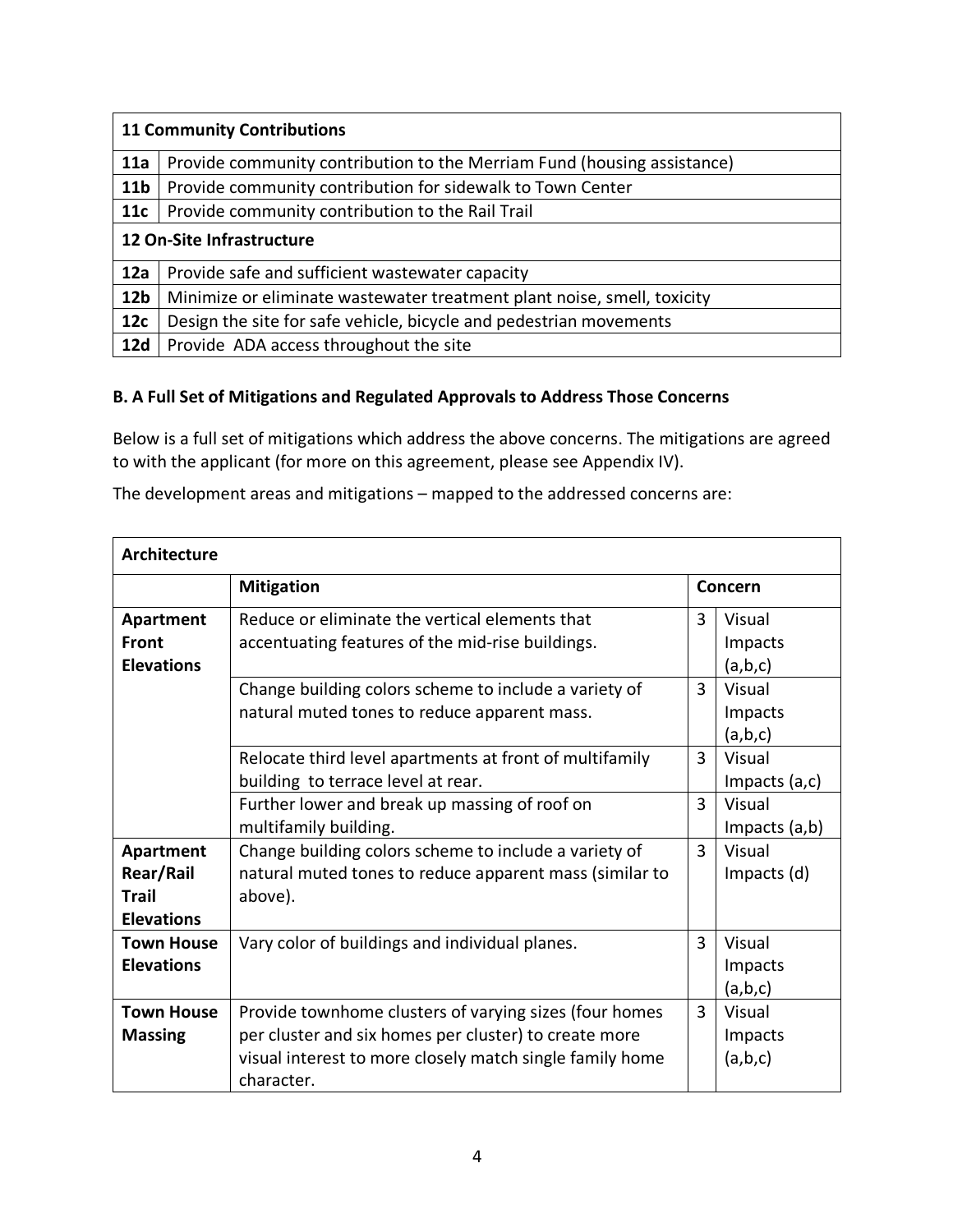| <b>Building Systems</b> |                                                                                                                                              |                          |                                                          |  |  |
|-------------------------|----------------------------------------------------------------------------------------------------------------------------------------------|--------------------------|----------------------------------------------------------|--|--|
|                         | <b>Mitigation</b>                                                                                                                            |                          | Concern                                                  |  |  |
| <b>Electrical</b>       | Use LED Lighting.                                                                                                                            | 4                        | Environmental<br>Impact $(b, c)$                         |  |  |
|                         | Meet the requirements of the Massachusetts Stretch<br>Energy Code as adopted by Weston.                                                      | 4                        | Environmental<br>Impact $(b, c)$                         |  |  |
|                         | Use Energy Star Rated Appliances.                                                                                                            | 4                        | Environmental<br>Impact $(b, c)$                         |  |  |
|                         | Provide individual electric meters.                                                                                                          | 4                        | Environmental<br>$Im$ pact $(b)$                         |  |  |
|                         | Use occupancy and vacancy sensors for lighting in<br>internal public areas.                                                                  | 4                        | Environmental<br>$Im$ pact $(b)$                         |  |  |
| <b>HVAC</b>             | Apartment condensers to be located on roof tops<br>with parapet and 400' from property line. Townhouse<br>condensers to be buffered by berm. | $\mathbf{1}$<br>$\Omega$ | Public Health (b)                                        |  |  |
| <b>Plumbing</b>         | Use Low Flow fixtures including low consumption<br>water closets.                                                                            | 4<br>6                   | Environmental<br>Impact $(a, c)$<br>Infrastructure (a,b) |  |  |
|                         | Install individual water sub-meters.                                                                                                         | 4                        | Environmental<br>$Im$ pact $(c)$                         |  |  |
|                         | Use on-demand water heating.                                                                                                                 | 4                        | Environmental<br>Impact (b)                              |  |  |
|                         |                                                                                                                                              | 6                        | Infrastructure (b)                                       |  |  |

| <b>Construction</b> |                                                                                                                                        |    |                                  |  |  |
|---------------------|----------------------------------------------------------------------------------------------------------------------------------------|----|----------------------------------|--|--|
|                     | <b>Mitigation</b>                                                                                                                      |    | Concern                          |  |  |
| <b>Method</b>       | Use panelized construction in midrise buildings.                                                                                       | 4  | Environmental<br>$Im$ pact $(c)$ |  |  |
|                     |                                                                                                                                        | 9  | Construction<br>Impacts $(a,b)$  |  |  |
| Oversight           | Licensed Site Professional to monitor all site work and soil<br>removal. Any remediation includes Town peer review.                    | 4  | Environmental<br>Impact $(a,g)$  |  |  |
|                     |                                                                                                                                        | 10 | <b>Public Health</b><br>(f)      |  |  |
| <b>Timetable</b>    | Commence construction as soon as practicable and build the<br>entire community as quickly as practicable in one<br>continuous process. | 9  | Construction<br>Impacts (a)      |  |  |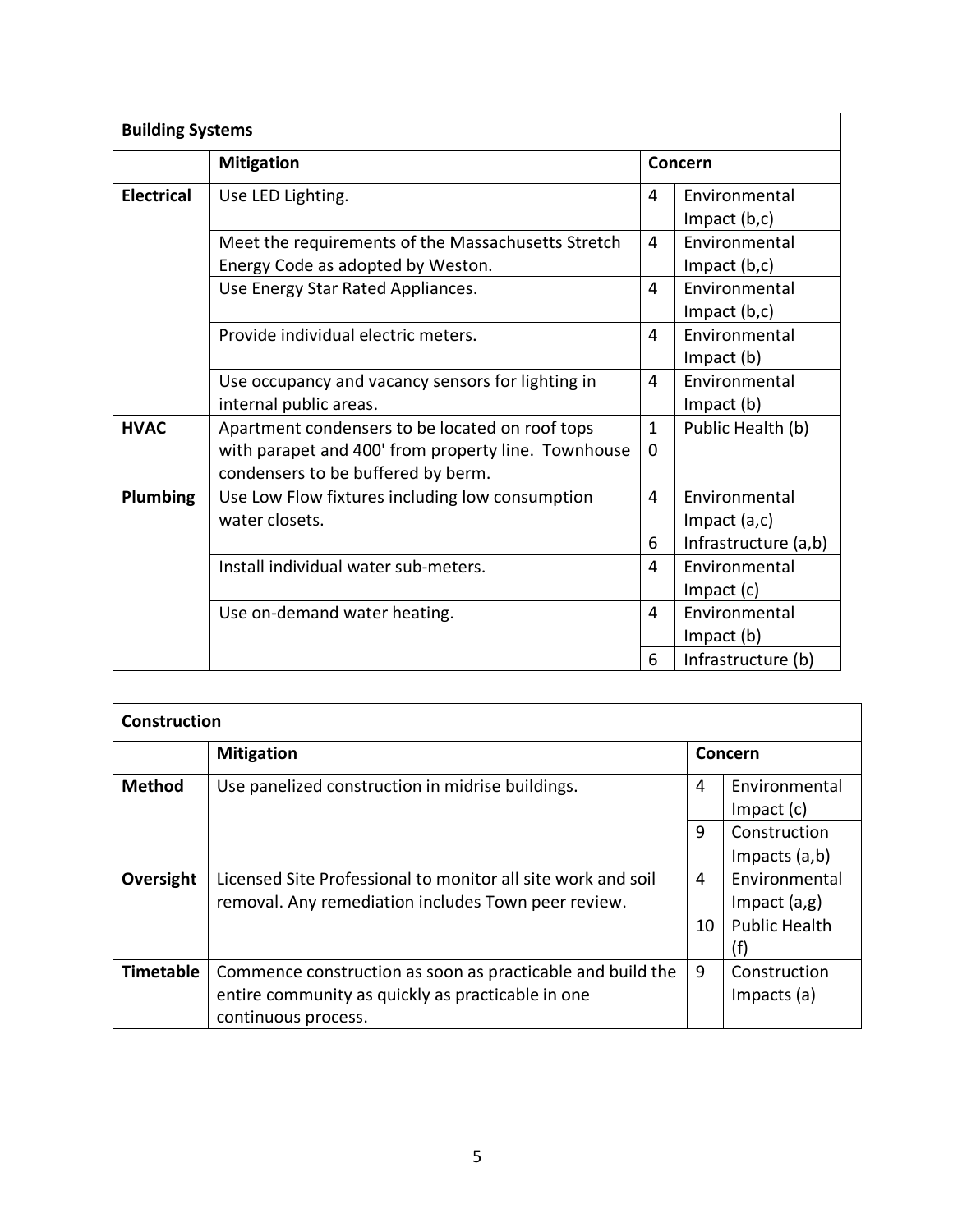| <b>Density</b>   |                                                      |                |                       |  |  |
|------------------|------------------------------------------------------|----------------|-----------------------|--|--|
|                  | <b>Mitigation</b>                                    |                | Concern               |  |  |
| <b>Bedroom</b>   | Reduce bedroom count by about 20 bedrooms,           |                | Traffic (a)           |  |  |
| Count            | increasing 1 bedroom units and decreasing 2 bedrooms | $\overline{2}$ | Density (b,c,f)       |  |  |
|                  | and with no change to 3 bedrooms                     | 3              | <b>Visual Impacts</b> |  |  |
|                  |                                                      |                | (a,b,c,d)             |  |  |
|                  |                                                      | 6              | Infrastructure        |  |  |
|                  |                                                      |                | (a                    |  |  |
| <b>Unit Size</b> | Reduce the apartment sizes in order to reduce the    | 2              | Density (b,g)         |  |  |
|                  | massing of the buildings.                            | 3              | <b>Visual Impacts</b> |  |  |
|                  |                                                      |                | (a,b,c,d)             |  |  |

| <b>Historic Buildings</b>                  |                                                                      |         |                            |  |
|--------------------------------------------|----------------------------------------------------------------------|---------|----------------------------|--|
|                                            | <b>Mitigation</b>                                                    | Concern |                            |  |
| <b>Barn</b>                                | Disassemble and relocate to Land Sake site.                          | 5       | Existing<br>Structures (e) |  |
| <b>Eleanor Raymond</b><br><b>West Wing</b> | Relocate and re-use to present along Boston Post<br>Road.            | 5       | Existing<br>Structures (c) |  |
|                                            |                                                                      | 3       | Visual<br>Impacts $(c)$    |  |
| <b>Farnsworth House</b>                    | Relocate and reuse to present along Boston Post<br>Road              | 5       | Existing<br>Structures (b) |  |
|                                            |                                                                      | 3       | Visual<br>Impacts (c)      |  |
| <b>Greek Revival</b>                       | Use this structure as its leasing office in its current<br>location. | 5       | Existing<br>Structures (a) |  |

| Landscape                                 |                                                                                                       |   |                                |  |  |
|-------------------------------------------|-------------------------------------------------------------------------------------------------------|---|--------------------------------|--|--|
|                                           | <b>Mitigation</b>                                                                                     |   | Concern                        |  |  |
| <b>Elliston Buffer</b><br><b>Planting</b> | Provide new plantings following guidelines in<br>Appendix V.                                          | 3 | Visual Impacts (a)             |  |  |
|                                           | Preserve existing buffer as new plantings and site<br>work allows following guidelines in Appendix V. | 3 | Visual Impacts (a)             |  |  |
| <b>Internal</b><br><b>Planting</b>        | Vary planting arrangement to be less regimented<br>and create a clustered planting.                   | 3 | <b>Visual Impacts</b><br>(a,b) |  |  |
| <b>Irrigation</b>                         | Irrigation water to be provided by well. No town<br>water used as irrigation.                         | 6 | Infrastructure<br>(a,b,c)      |  |  |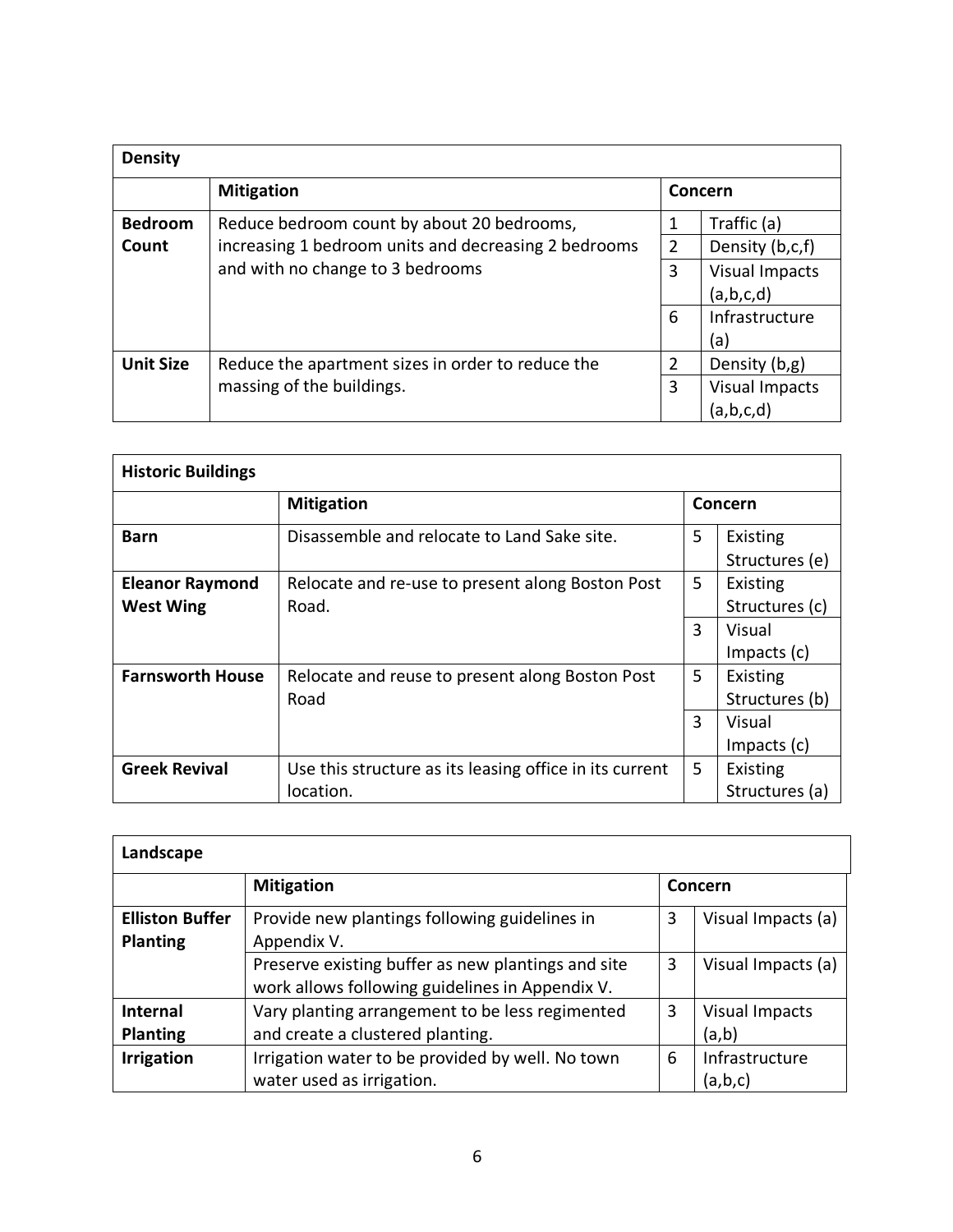| Maintenance     | Limit use of fertilizers and pesticides consistent with<br>Mass DEP standards.                                                   | $\vert 4$ | Environmental<br>Impact $(a,f,g)$ |
|-----------------|----------------------------------------------------------------------------------------------------------------------------------|-----------|-----------------------------------|
|                 |                                                                                                                                  | 10        | Public Health (e)                 |
| <b>Features</b> | Provide privacy fence if berm is not sufficient for<br>shielding from car lights between entry drive and<br>745 Boston Post Road |           | Visual Impacts (b)                |

| <b>Operations</b>                  |                                                                                                                                           |                |                                  |  |  |
|------------------------------------|-------------------------------------------------------------------------------------------------------------------------------------------|----------------|----------------------------------|--|--|
|                                    | <b>Mitigation</b>                                                                                                                         | Concern        |                                  |  |  |
| Common<br><b>Office Space</b>      | Provide common office space as tenant amenity.                                                                                            | 1              | Traffic (a,b,c)                  |  |  |
| <b>Bike Share</b>                  | Provide resident bike share and parking (for                                                                                              | $\mathbf 1$    | Traffic (a,b,c)                  |  |  |
|                                    | residents).                                                                                                                               | $\overline{7}$ | Neighborhood<br>Nuisances (b)    |  |  |
| <b>Enforcement</b>                 | Inspect each home at least once per year to ensure<br>occupancy rules are followed.                                                       | $\overline{2}$ | Density (d)                      |  |  |
| <b>Leasing</b><br><b>Agreement</b> | Include a restriction in lease agreements that<br>specifies dens and lofts may not be used as resident<br>bedrooms.                       | $\overline{2}$ | Density (c)                      |  |  |
| <b>Parking Charge</b>              | Discourage excessive number of cars per unit by                                                                                           | $\mathbf 1$    | Traffic (a,b,c)                  |  |  |
|                                    | charging residents for additional parking space(s).                                                                                       | $\overline{7}$ | Neighborhood<br>Nuisances (b)    |  |  |
| <b>Shuttle Service</b>             | Provide a weekday commuter shuttle for residents                                                                                          | $\mathbf{1}$   | Traffic (a,b,c)                  |  |  |
|                                    | or contribute to a Town operated or contracted<br>shuttle service for an initial two-year term followed<br>by an annual review with Town. | $\overline{7}$ | Neighborhood<br>Nuisances (b)    |  |  |
| <b>Bike Storage</b>                | Provide resident bicycle storage and maintenance                                                                                          | $\mathbf 1$    | Traffic (a,b)                    |  |  |
|                                    | area.                                                                                                                                     | $\overline{7}$ | Neighborhood<br>Nuisances (b)    |  |  |
| <b>Recycling</b>                   | Recycle using single stream process.                                                                                                      | 4              | Environmental<br>$Im$ pact $(c)$ |  |  |
|                                    | Submit recycling vendor protocols to Weston<br>Sustainable Committee for review and<br>recommendations.                                   | 4              | Environmental<br>$Im$ pact $(c)$ |  |  |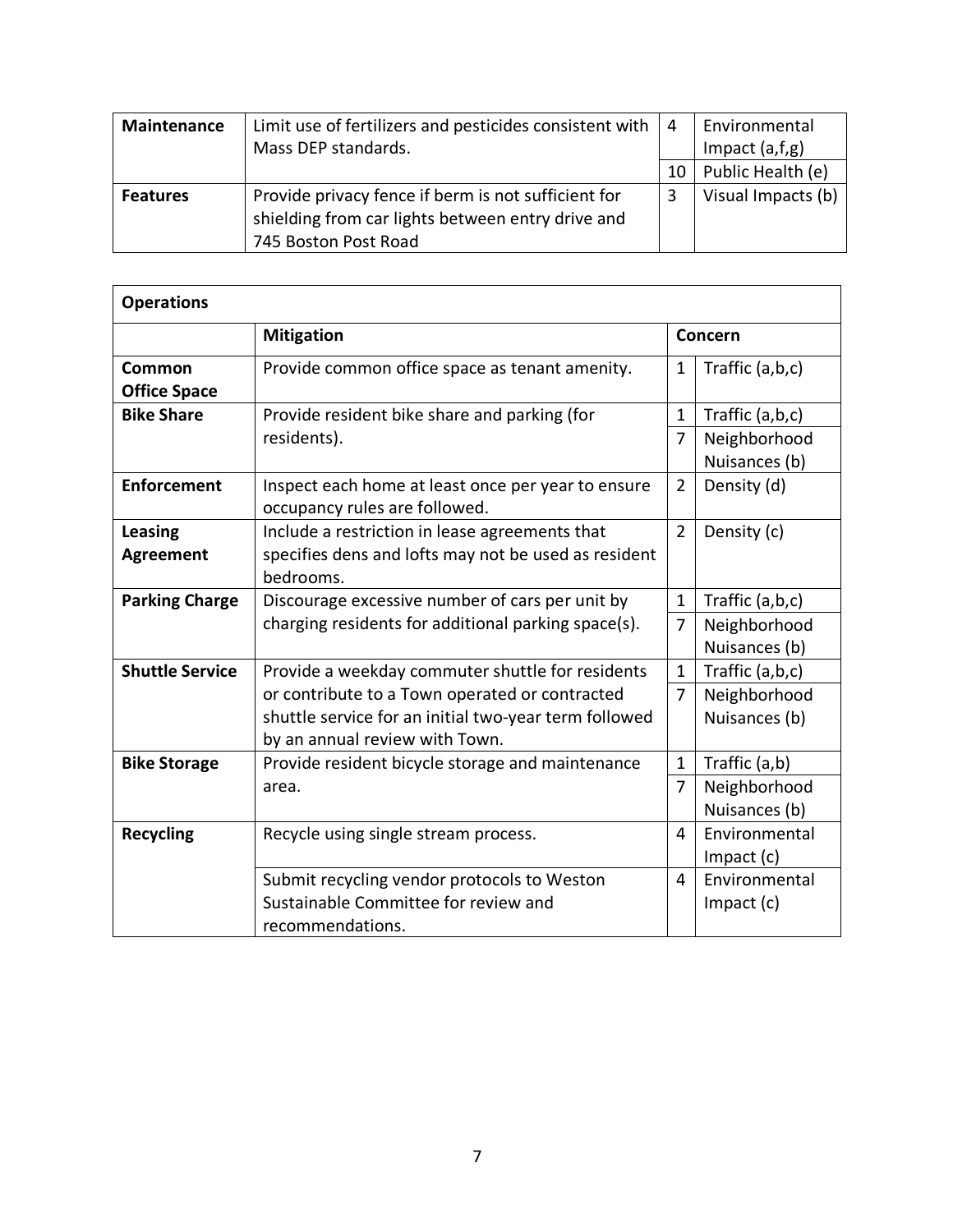| <b>Site Design</b>                 |                                                                                                                                         |                |                                    |  |  |
|------------------------------------|-----------------------------------------------------------------------------------------------------------------------------------------|----------------|------------------------------------|--|--|
|                                    | <b>Mitigation</b>                                                                                                                       | Concern        |                                    |  |  |
| <b>Access</b>                      | Create separate entrance and egress drives,<br>and configure the egress drive with two lanes,<br>one each for left exit and right exit. | $\mathbf{1}$   | Traffic (b,c,d)                    |  |  |
|                                    | Ensure sufficient fencing to prevent using<br>Elliston Road as pedestrian access.                                                       | $\overline{7}$ | Neighborhood<br>Nuisances (a)      |  |  |
|                                    | Provide school bus and shuttle pick up area(s)                                                                                          | $\mathbf{1}$   | Traffic $(g)$                      |  |  |
|                                    | Provide bus/shuttle shelter                                                                                                             | $\mathbf{1}$   | Traffic (a)                        |  |  |
|                                    | Ensure main entrance is dimensionally<br>sufficient for emergency access.                                                               | $\mathbf 1$    | Traffic (f)                        |  |  |
|                                    | Building sign to be consistent with Highland                                                                                            | 3              | Visual Impacts (c)                 |  |  |
|                                    | Meadows signage, specifically, downward<br>illumination directed at the sign with no<br>internal lighting and no uplighting.            | 10             | Public Health (d)                  |  |  |
| <b>Amenity</b>                     | Relocate pool and common house to rear of                                                                                               | 10             | Public Health (c)                  |  |  |
| <b>Location</b>                    | property between apartment buildings.                                                                                                   |                |                                    |  |  |
|                                    | Reuse Greek Revival as leasing offices.                                                                                                 | 5              | Existing Structures (a)            |  |  |
| <b>Exterior</b>                    | Use shielded and cut off fixtures.                                                                                                      | 10             | Public Health (d)                  |  |  |
| <b>Lighting</b>                    | No spotlights on development perimeter.                                                                                                 | 10             | Public Health (d)                  |  |  |
| Limit of                           | Do not develop on Northwest Upland.                                                                                                     | $\overline{3}$ | Visual Impacts (d)                 |  |  |
| <b>Development</b>                 |                                                                                                                                         | 4              | <b>Environmental Impact</b><br>(e) |  |  |
|                                    | Place a deed or use restriction or other to<br>preserve the roughly 48 acres as forest and<br>trails open to the public.                | 6              | Infrastructure (g)                 |  |  |
|                                    | Professional to evaluate habitat (found no<br>additional permits required).                                                             | $\overline{4}$ | <b>Environmental Impact</b><br>(f) |  |  |
| <b>Parking</b>                     | Identify parking reserves for future additional                                                                                         | $\overline{2}$ | Density (h)                        |  |  |
|                                    | parking if needed.                                                                                                                      | $\overline{7}$ | Neighborhood<br>Nuisances (b)      |  |  |
|                                    | Parking and circulation to be constructed<br>following ITE standards.                                                                   | 12             | On-Site Infrastructure<br>(c)      |  |  |
| <b>Site</b>                        | Reduce the site elevation of the built area by                                                                                          | 3              | Visual Impacts (a,b,c,d)           |  |  |
| <b>Elevation</b>                   | an average of ten feet (5-15' depending on<br>existing topography).                                                                     | 10             | Public Health (b,c,d)              |  |  |
|                                    | Incorporate berm between town houses and                                                                                                | 3              | Visual Impacts (a,c)               |  |  |
|                                    | abutters to serve as perimeter buffer.                                                                                                  | 10             | Public Health (b,d)                |  |  |
| <b>Town House</b><br><b>Siting</b> | Vary orientation to portray neighborhood<br>community.                                                                                  | 3              | Visual Impacts (a,b,c)             |  |  |
| <b>Utilities</b>                   | Install all utilities underground.                                                                                                      | 3              | Visual Impacts (a,b,c,d)           |  |  |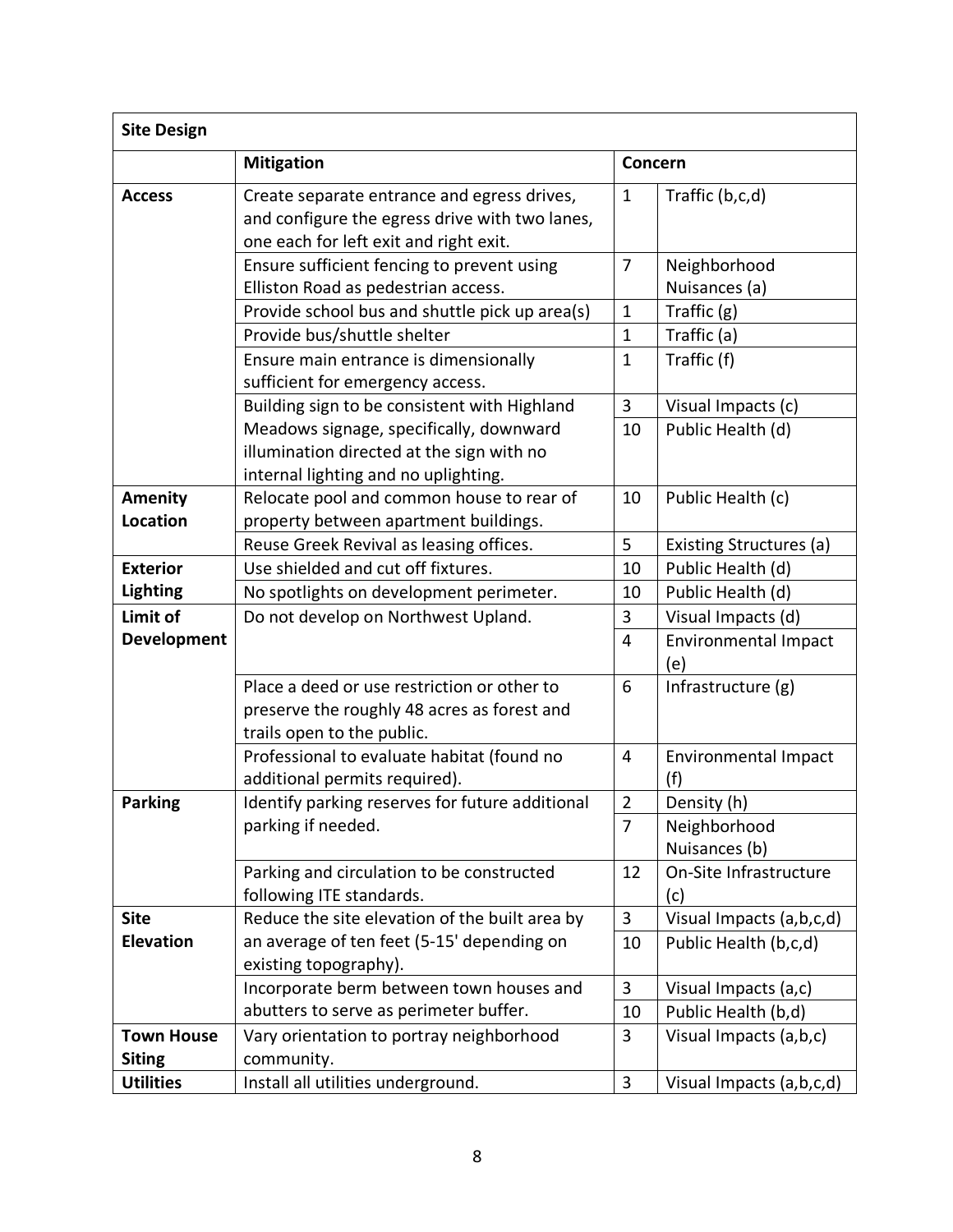| Recreational         | Provide pedestrian and bike connection to Rail                                                                                                                                      | 6 | Infrastructure (f)            |
|----------------------|-------------------------------------------------------------------------------------------------------------------------------------------------------------------------------------|---|-------------------------------|
| <b>Amenities</b>     | Trail.                                                                                                                                                                              |   |                               |
|                      | Place a deed or use restriction, or subdivide<br>and deed property to the town, to preserve the<br>roughly 48 acres as forest and trails open to<br>the public. (Similar to above.) | 4 | Environmental Impact<br>(d,e) |
|                      | Maintain trail connection on east side of<br>property and provide access to trail on west<br>side of property.                                                                      | 6 | Infrastructure (f,g)          |
| <b>Final Grading</b> | Introduce vertical variation of grades as much<br>as practicable to increase visual interest.                                                                                       | 3 | Visual Impacts (a,b,c)        |

| Wastewater        |                                                    |    |                    |  |
|-------------------|----------------------------------------------------|----|--------------------|--|
|                   | <b>Mitigation</b>                                  |    | Concern            |  |
| <b>Absorption</b> | PB understands ZBA will hear initial opinion on    | 12 | On-Site            |  |
| <b>Fields</b>     | size & safety from peer reviewer (below clarifies  |    | Infrastructure (a) |  |
|                   | that Mass DEP is solely responsible for approval). |    |                    |  |
| Generator         | Provide surrounding fence or enclosure to buffer   | 10 | Public Health (b)  |  |
|                   | sound.                                             | 12 | On-Site            |  |
|                   |                                                    |    | Infrastructure     |  |
|                   |                                                    |    | (a,b)              |  |
| <b>Treatment</b>  | Building to be screened and designed to reduce     | 3  | Visual Impacts (c) |  |
| <b>Facility</b>   | visibility from Route 20.                          |    |                    |  |

| <b>Off Site Infrastructure</b>                            |                                                                                                                                                  |         |                                                        |  |
|-----------------------------------------------------------|--------------------------------------------------------------------------------------------------------------------------------------------------|---------|--------------------------------------------------------|--|
|                                                           | <b>Mitigation</b>                                                                                                                                | Concern |                                                        |  |
| Water                                                     | Remove the secondary water service under<br>Elliston Road from the plans if acceptable to<br>DPW.                                                | 6       | Infrastructure<br>(c)                                  |  |
| <b>Boston Post</b><br><b>Road Sidewalk</b>                | Repair sidewalks along the property's frontage<br>and make a financial contribution to the updating<br>of sidewalks from the site to BPR bypass. | 6<br>11 | Infrastructure<br>(e)<br>Community<br>Contribution (b) |  |
| <b>Elliston Road</b><br><b>Emergency</b><br><b>Access</b> | Remove the secondary emergency access on<br>Elliston Road from the plans if approved by fire<br>department.                                      | 6       | Infrastructure<br>(d)                                  |  |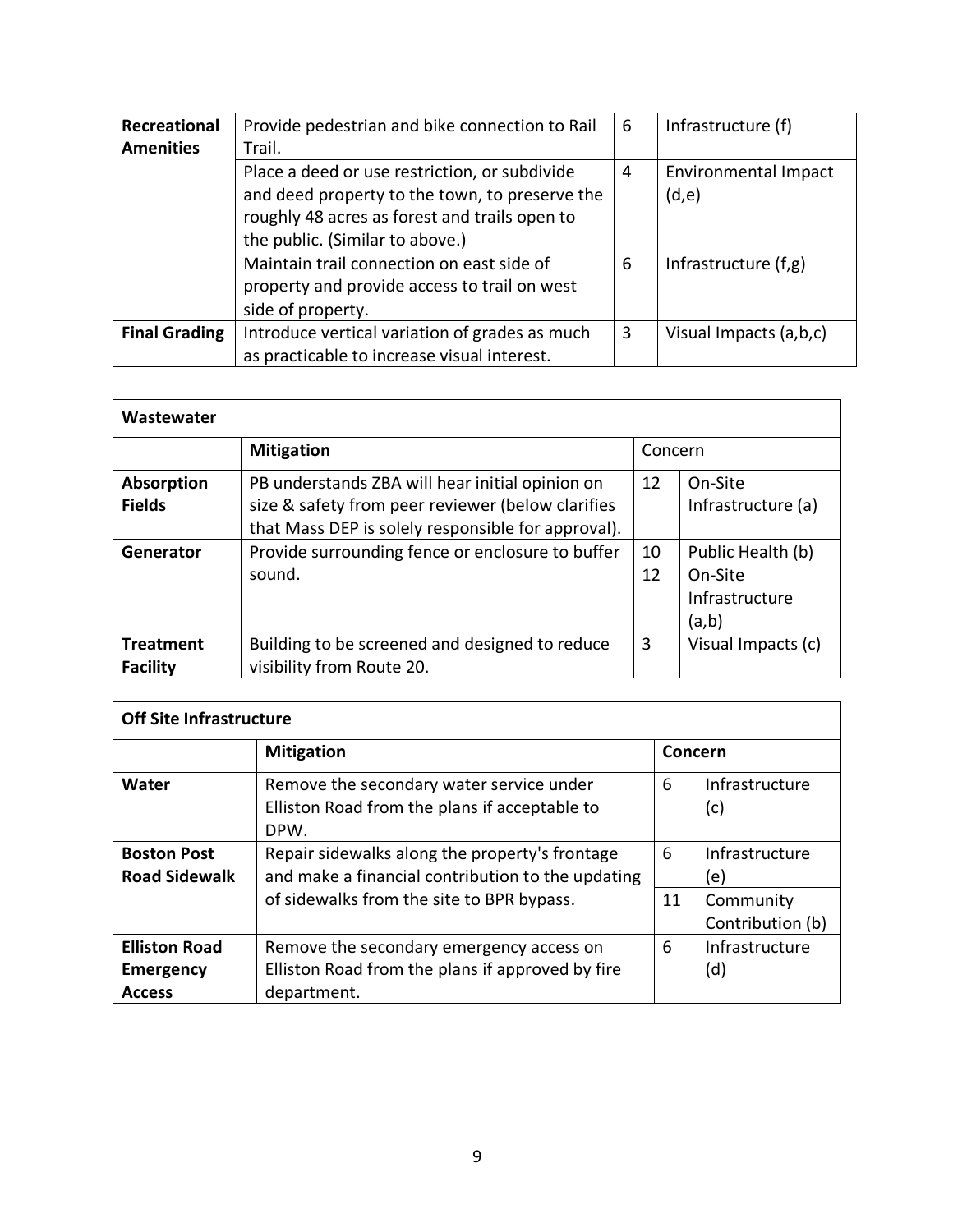| <b>Other Mitigations Through Regulation or Oversight</b> |                                                                                                                                                   |                  |                                 |  |
|----------------------------------------------------------|---------------------------------------------------------------------------------------------------------------------------------------------------|------------------|---------------------------------|--|
|                                                          |                                                                                                                                                   |                  | Concern                         |  |
| <b>Special Town</b><br><b>Enforced</b>                   | Condition units to remain rental and qualifying for<br>inclusion on SHI.                                                                          | 8                | Housing Inventory<br>(a,b)      |  |
|                                                          | Collect traffic data on Love Lane and prepare<br>recommendations to Weston officials on methods<br>to reduce/eliminate cut-through traffic.       | $\mathbf{1}$     | Traffic (b)                     |  |
|                                                          | Applicant contribution to Merriam Fund.                                                                                                           | 11               | Community<br>Contributions (a)  |  |
|                                                          | Applicant contribution to Rail Trail improvements.                                                                                                | 11               | Community<br>Contributions (c)  |  |
| <b>DPW</b>                                               | Review and approve water connection and<br>distribution.                                                                                          | 6                | Infrastructure (a,b)            |  |
| Conservation                                             | Review and approve full stormwater plans,                                                                                                         | 4                | Environmental                   |  |
| <b>Commission</b>                                        | including all concerns regarding runoff to<br>wetlands and Cherry Brook.                                                                          |                  | Impact $(a,f,g)$                |  |
| <b>DHCD (40B)</b>                                        | Enforce and monitor adherence to 40B<br>accessibility, marketing, rental rates, tenancy, and                                                      | 8                | Housing Inventory<br>(a, c, d)  |  |
|                                                          | other requirements.                                                                                                                               | 12               | On-Site<br>Infrastructure (d)   |  |
|                                                          | Enforce deed restriction requiring project remain<br>affordable perpetuity.                                                                       | 8                | Housing Inventory<br>(a, d)     |  |
| <b>Mass DEP</b><br>(Health)                              | Review wastewater system.                                                                                                                         | 4                | Environmental<br>Impact $(a,g)$ |  |
|                                                          |                                                                                                                                                   | 10               | Public Health (a)               |  |
|                                                          |                                                                                                                                                   | 12               | On-Site<br>Infrastructure (a,b) |  |
|                                                          | Comply with Massachusetts regulations on<br>occupancy limits.                                                                                     | $\overline{2}$   | Density (b)                     |  |
| <b>Mass DOT</b>                                          | Approval of access to Route 20.                                                                                                                   | $\mathbf{1}$     | Traffic (c,d,e)                 |  |
|                                                          | Applicant will consider contribution to future<br>Road Safety Audit (for Highland & Old Conn. Path)<br>to inform future improvements, if merited. | $\mathbf{1}$     | Traffic (c,d,e)                 |  |
| <b>State Building</b><br>Code                            | Building Permit with State required safety<br>measures.                                                                                           | $\boldsymbol{9}$ | Construction<br>Impacts (b)     |  |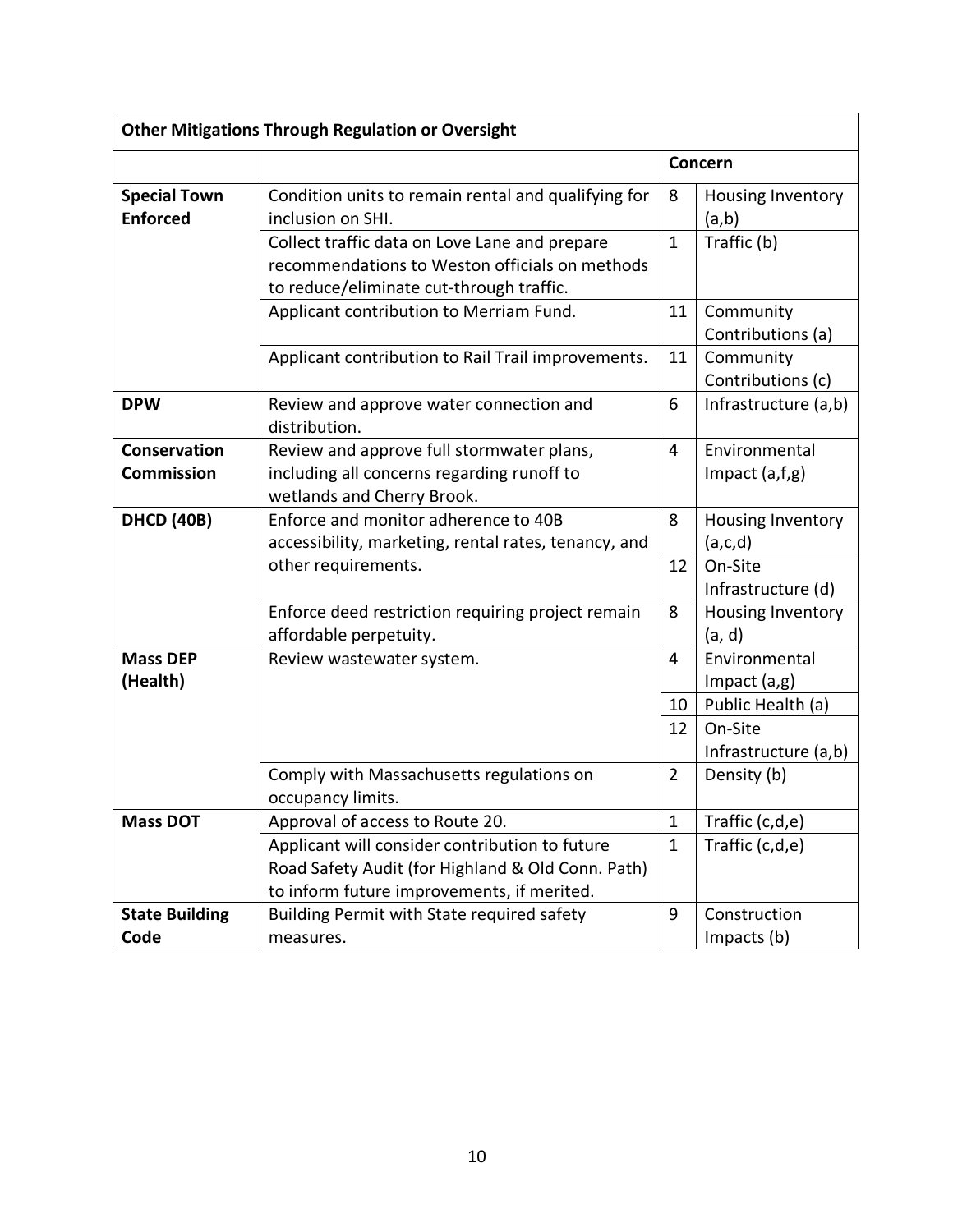To get a better picture of the full impact of the mitigations, here is a chart of the original concerns with the counts of mitigations that address each concern.

| Concern                 |                                                                               | <b>Number of</b><br><b>Mitigations</b> |
|-------------------------|-------------------------------------------------------------------------------|----------------------------------------|
| 1 Traffic               |                                                                               |                                        |
| 1a                      | Additional traffic on an already congested Route 20                           | 7                                      |
| 1b                      | 751 BPR Residents using Love Lane to avoid a left turn onto BPR               | 8                                      |
| 1 <sub>c</sub>          | Exacerbating congested conditions for current residents to enter BPR          | 8                                      |
| 1 <sub>d</sub>          | Potentially unsafe turning movements from entrance and egress                 | 3                                      |
| 1e                      | Impacts to safety of existing intersections                                   | $\overline{2}$                         |
| 1 <sup>f</sup>          | Assuring access is sufficient and safe for fire and ambulance                 | 1                                      |
| 1g                      | Assuring access is sufficient and safe for school buses and children          | $\mathbf 1$                            |
| 2 Density               |                                                                               |                                        |
| 2a                      | Additional students in school system possibly requiring more facilities/staff | $\overline{0}$                         |
| 2 <sub>b</sub>          | Overcrowding of units, leading to greater than predicted occupants/impacts    | 3                                      |
| 2c                      | Dens or lofts will be converted to bedrooms allowing overcrowding             | $\overline{2}$                         |
| 2d                      | Methods for enforcing occupancy limits                                        | 1                                      |
| 2e                      | Feasibility of reducing unit count                                            | $\overline{0}$                         |
| 2f                      | Feasibility of reducing bedroom count                                         | 1                                      |
| 2g                      | Feasibility of reducing unit size                                             | $\mathbf{1}$                           |
| 2h                      | The parking ratio at less than 2 cars per unit is insufficient                | $\overline{2}$                         |
| <b>3 Visual Impacts</b> |                                                                               |                                        |
| 3a                      | For residents at 3, 4 and 6 Elliston                                          | 17                                     |
| 3 <sub>b</sub>          | For residents at 741, 745 and 775 BPR                                         | 13                                     |
| 3c                      | From Boston Post Road                                                         | 17                                     |
| 3d                      | From Rail Trail                                                               | 6                                      |
|                         | <b>4 Environmental Impact</b>                                                 |                                        |
| 4a                      | From construction and operations to the wetlands                              | 6                                      |
| 4b                      | Reduce energy usage                                                           | 6                                      |
| 4c                      | Utilize green building measures (energy, water usage, building materials)     | 8                                      |
| 4d                      | Preserve northwest upland field (adjacent to the rail trail)                  | $\mathbf{1}$                           |
| 4e                      | Preserve north field adjacent to the rail trail                               | $\overline{2}$                         |
| 4f                      | Identify and protect any species of concern                                   | 3                                      |
| 4g                      | Minimize or eliminate impacts to Cherry Brook                                 | 4                                      |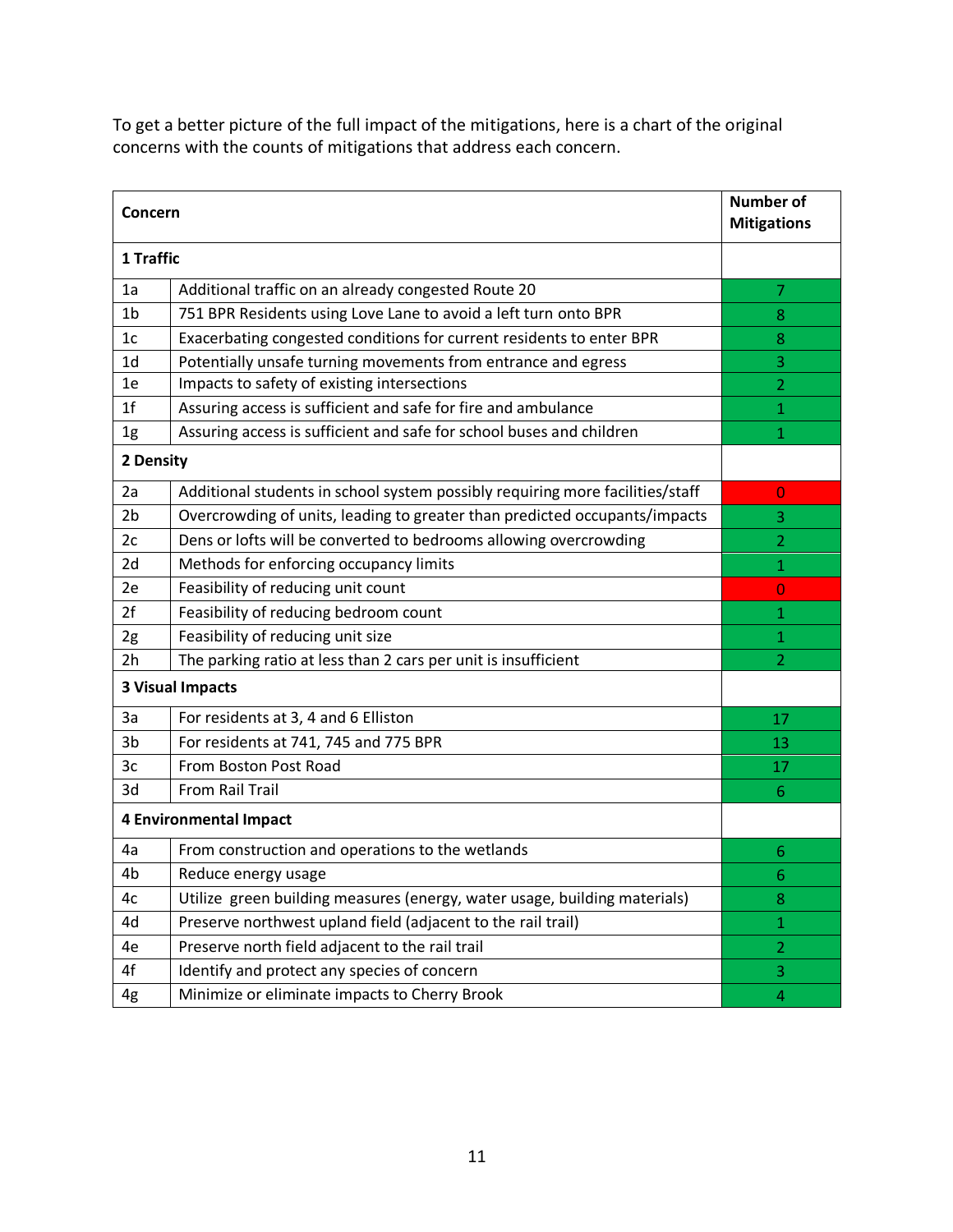| <b>5 Existing Structures</b>      |                                                                               |                |
|-----------------------------------|-------------------------------------------------------------------------------|----------------|
| 5a                                | Preserve and reuse Greek Revival house (visible from Route 20)                | $\overline{2}$ |
| 5b                                | Preserve and reuse historic Farnsworth house                                  | $\mathbf{1}$   |
| 5c                                | Preserve and reuse the west wing of the Farnsworth house                      | 1              |
| 5d                                | Preserve and reuse the east wing of the Farnsworth house                      | $\overline{0}$ |
| 5e                                | Preserve and reuse the historic barn                                          | 1              |
|                                   | 6 Infrastructure                                                              |                |
| 6a                                | Ensure sufficient water pressure in an area where pressure is already low     | 5              |
| 6b                                | Ensure proper capacity in existing water system to service the development    | 4              |
| 6c                                | Relocate secondary water service fr Elliston Rd to avoid construction impacts | 4              |
| 6d                                | Eliminate the emergency access from Elliston Road                             | 1              |
| 6e                                | Provide new sidewalk fronting the property                                    | 1              |
| 6f                                | Maintain the connection of the existing trails to Rail Trail                  | $\overline{2}$ |
| 6g                                | Maintain public access to the existing trails on the property                 | $\overline{2}$ |
|                                   | <b>7 Neighborhood Nuisances</b>                                               |                |
| 7a                                | Prevent pedestrian (tenants) cut through on Elliston Road                     | $\mathbf{1}$   |
| 7b                                | Prevent overflow parking on sideroads                                         | 6              |
| <b>8 Housing Inventory</b>        |                                                                               |                |
| 8a                                | Project must remain eligible for inclusion on the SHI in perpetuity           | 3              |
| 8b                                | Project must remain rental so that all units count in the SHI                 | 1              |
| 8c                                | Project needs to be designed for ADA accessibility                            | 1              |
| 8d                                | Affordable units need to remain affordable in perpetuity                      | $\overline{2}$ |
|                                   | <b>9 Construction Impacts</b>                                                 |                |
| 9a                                | Minimize construction duration and associated traffic, noise, dust, parking   | $\overline{2}$ |
| 9b                                | Safe access for large construction vehicles                                   | 3              |
|                                   | <b>10 Public Health</b>                                                       |                |
| 10a                               | No contamination by wastewater system to Cherry Brook and wetlands            | 1              |
| 10 <sub>b</sub>                   | Mitigate noise from generators and HVAC units                                 | 4              |
| 10 <sub>c</sub>                   | Relocate amenities to minimize noise impact on neighbors                      | 4              |
| 10d                               | Minimize glare and lights spillage from the property                          | 5              |
| 10 <sub>e</sub>                   | Avoid toxic materials in construction and operations                          | 1              |
| 10f                               | Detect/contain/remove potential pollutants from previous farm operations      | $\mathbf{1}$   |
| <b>11 Community Contributions</b> |                                                                               |                |
| 11a                               | Provide community contribution to the Merriam Fund (housing assistance)       | 1              |
| 11 <sub>b</sub>                   | Provide community contribution for sidewalk to Town Center                    | $\mathbf{1}$   |
| 11c                               | Provide community contribution to the Rail Trail                              | 1              |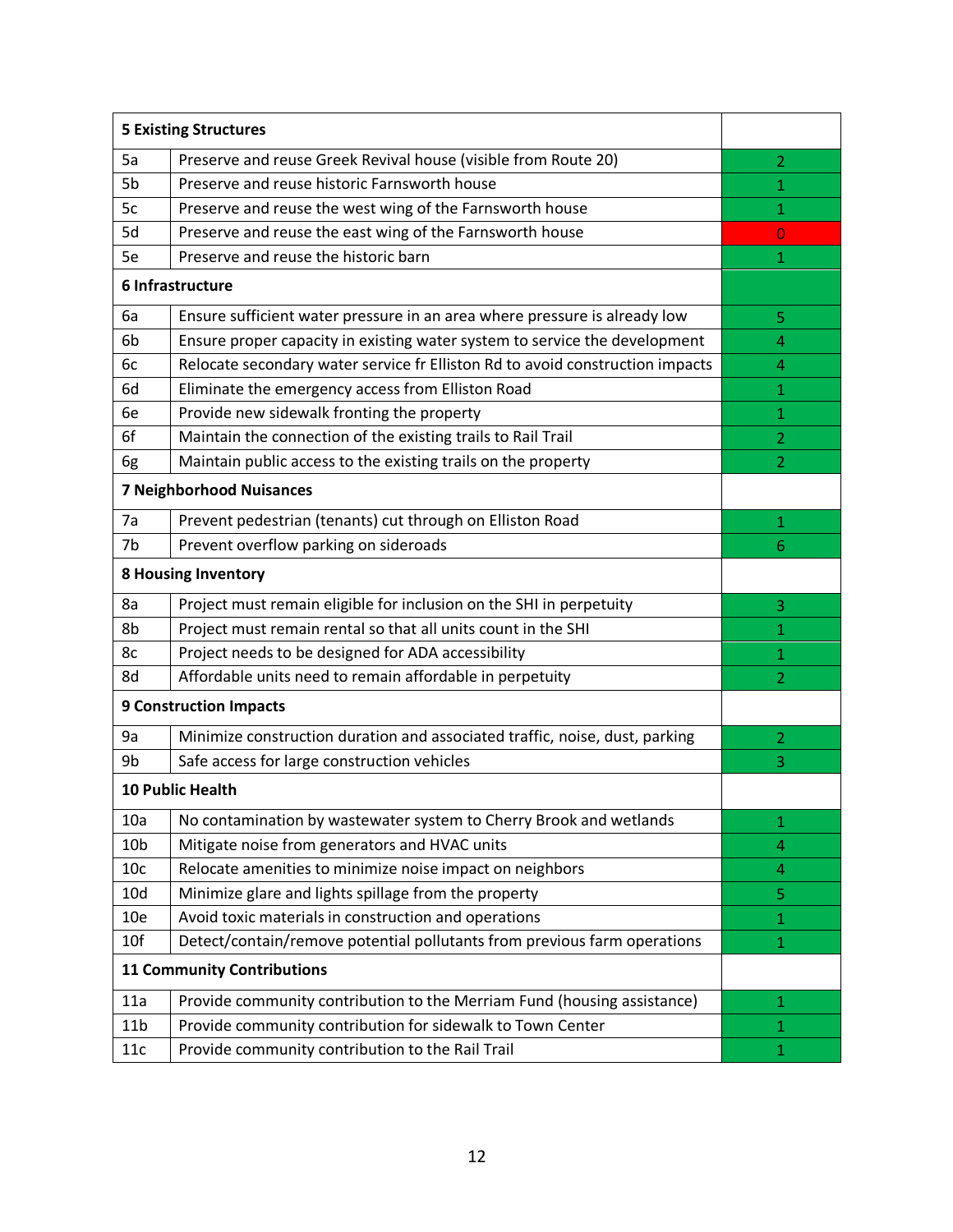|                 | 12 On-Site Infrastructure                                               |  |
|-----------------|-------------------------------------------------------------------------|--|
| 12a             | Provide safe and sufficient wastewater capacity                         |  |
| 12 <sub>b</sub> | Minimize or eliminate wastewater treatment plant noise, smell, toxicity |  |
| 12c             | Design the site for safe vehicle, bicycle and pedestrian movements      |  |
| 12d             | Provide ADA access throughout the site                                  |  |

A discussion of the top three areas of concern and their associated mitigations follows:

- **1. Visual Impacts**: the goals are to minimize view of new massing and activity and maximize privacy from the perspectives of all neighboring properties, the Rail Trail, and Route 20. Major mitigations include a reduction of site elevation, building heights, number of floors, number of bedrooms, perceived massing, and high windows; an increase in setbacks; the addition of buffering using mounds and plantings; the relocation of the pool area to the rear of the property; and shielded/cutoff fixtures (with no spotlights) around the exterior. New site sections that incorporate these improvements show successful mitigation of visual impacts from all three perspectives.
- **2. Traffic**: According to the applicant's traffic study, the development results in 3% increase in traffic (47/1700 VPH) during peak commute hours. While more traffic added to an already congested Route 20 likely makes for more inconvenience for Weston drivers, the PB doesn't believe that the development's added traffic rises to the level of unsafe or stands as a reason for denial, as established in 40B case law (see Appendix IV). As Route 20 is state-controlled, if the intersection is judged unsafe by MassDOT, the State would specify safety changes.

Traffic in Weston is certainly a major problem and it's poised to get worse – consider also that the applicant's study shows that traffic from Route 20 developments west of Weston would increase its traffic by 18% by 2026.

All that said, the applicant has agreed to reasonable mitigations efforts to reduce traffic from the site, especially commuter traffic. Besides a meaningful reduction in bedrooms, they include: build and operate common office space for tenants that encourages work-on-site or off-peak commutes, operate or support a Shuttle service to the Kendall Green commuter station, provide a bike-share service for Rail-Trail access to Kendall Green, and support for the funding of a side walk to Weston Town Center – these may each seem minor improvements but such changes in single-occupancy-vehicle (SOV) "modality" are the centerpiece of federal, state, regional, and Town plans to reduce congestion. Again, we expect MassDOT may consider intersection improvements, such as a merge lane or traffic light, if and as warranted.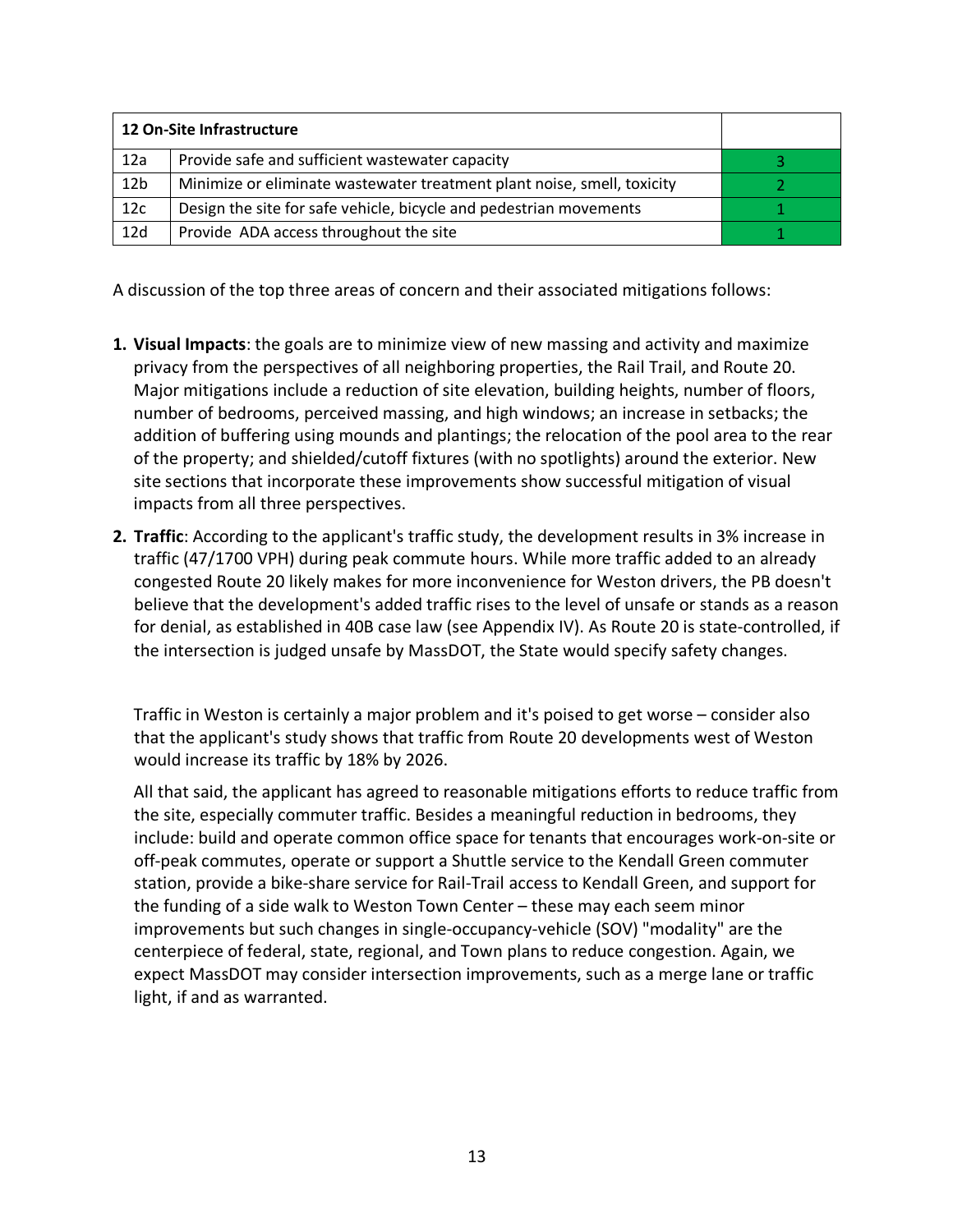**3. Environmental**: On waste/storm-water, the PB engineering consultant reviewed the site plan and had no major concerns. His specific feedback was that the sizing of facilities was generally accurate and provided ample leeway to accommodate design modifications. He recommended specific aesthetic treatments of stormwater structures such as planting and naturalizing any open basins. Of course, the ZBA will consider a full waste/storm-water review, will hear from their peer-reviewer, and the MassDEP must review and approve the waste treatment design. On Wetlands, the fact that the development lies within a 100' buffer triggers a full ConCom review, which is upcoming. On the concern around an endangered species habitat, the applicant's expert study revealed the site as an "area of concern" but with no protected species that would require further study or permitting. The proximity to Cherry Brook is a matter of interest of the City of Cambridge Water, which has been advised of the development and will share any concerns with Concom. Lastly, as the area served as a farm, there are questions about pollutants. Here, the applicant has performed an initial round of testing that found no reportable concerns and the applicant will, in its own best interest, perform ongoing tests during the site work. Testing on soils to be removed will be overseen by licensed professional. If remediation is required, that work is regulated by government (including EPA) standards.

There are three unaddressed concerns:

- 1. **School Capacity**: Since, families are considered a protected class in Massachusetts, any changes to the project aimed at reducing children would be discriminatory. There are agreed changes in the number of bedrooms and unit size designed to address impacts such as traffic, parking and building size. The town is otherwise obligated to accommodate any schoolchildren from the development.
- 2. **Number of Units (Density):** As enabling multi-family housing is the intent of the 40B law, the state discourages negotiations on reducing density and encourages ZBAs to try to mitigate concerns caused by more units – in fact, regulations specifically prohibit conditions focused on reducing density for density's sake. Therefore, when the developer reported that 180 units was required to maintain economic feasibility for the project, the PB focused our efforts on mitigating the impacts of 180 units.
- 3. **Eleanor Raymond East Wing**: The developer determined that it was feasible to relocate only one of the Eleanor Raymond wings of the Farnsworth house. The Historic Commission concluded that the West wing would be the more valuable wing to save.

We believe that full set of mitigations and regulation approvals successfully address all concerns and result in a vastly improved project for the developer, the neighbors, and the Town.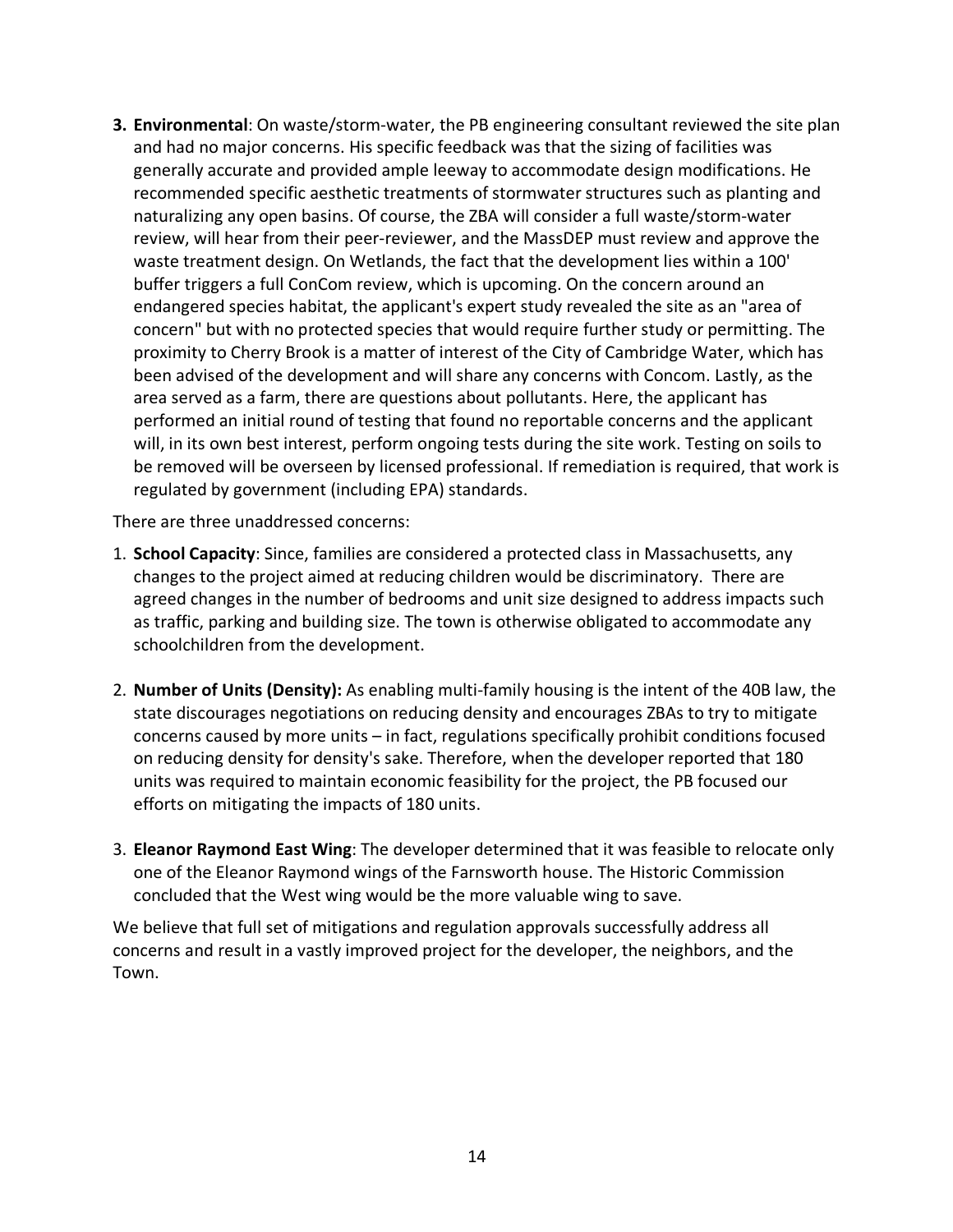## **C. The Applicant's Presentation of Mitigations to ZBA**

We understand the applicant plans to deliver the results of these mitigations to ZBA on or around June 26 and present them at the July 8 hearing in the form of:

- An updated documentation and specification set: site, building, road, wastewater, stormwater, landscape, and exterior lighting design
- An updated visualization study
- An updated list of requested waivers (specific, not general)
- A list of updated development terms on other mitigations as follows:
	- 1) Discourage excessive number of cars per unit by charging residents for additional parking space(s)
	- 2) Collect traffic data on Love Lane and prepare recommendations to Weston officials on methods to reduce/eliminate cut-through traffic
	- 3) Provide a weekday commuter shuttle for residents or contribute to a Town operated or contracted shuttle service for an initial two-year term followed by an annual review with Town
	- 4) Provide resident bike share and parking
	- 5) Applicant will consider contribution to future Road Safety Audit (for Highland & Old Conn. Path) to inform future improvements, if merited
	- 6) Include a restriction in lease an agreement that specifies dens and lofts may not be used as resident bedrooms
	- 7) Inspect each home at least once per year to ensure occupancy rules are being followed
	- 8) Install individual electric meters and water sub-meters
	- 9) Meet the requirements of the Massachusetts Stretch Energy Code as adopted by Weston
	- 10) Recycle using single stream process and submit recycling vendor protocols to Weston Sustainable Committee for review and recommendation
	- 11) Use Energy Star Rated Appliances
	- 12) Use LED Lighting
	- 13) Use Shielded and cut off fixtures
	- 14) Use Low Flow Fixtures, including low consumption water closets
	- 15) Use occupancy/ vacancy sensors for lighting in internal public areas
	- 16) Use on demand water heating
	- 17) Use panelized construction in midrise buildings
	- 18) Disassemble and relocate to Land Sake site
	- 19) Place a deed or use restriction, or subdivide and deed property to the town, to preserve the roughly 48 acres as forest and trails open to the public
	- 20) Make a financial contribution to the updating of sidewalks from the site to BPR bypass
	- 21) Condition in permit that units to remain rental and qualifying for inclusion on SHI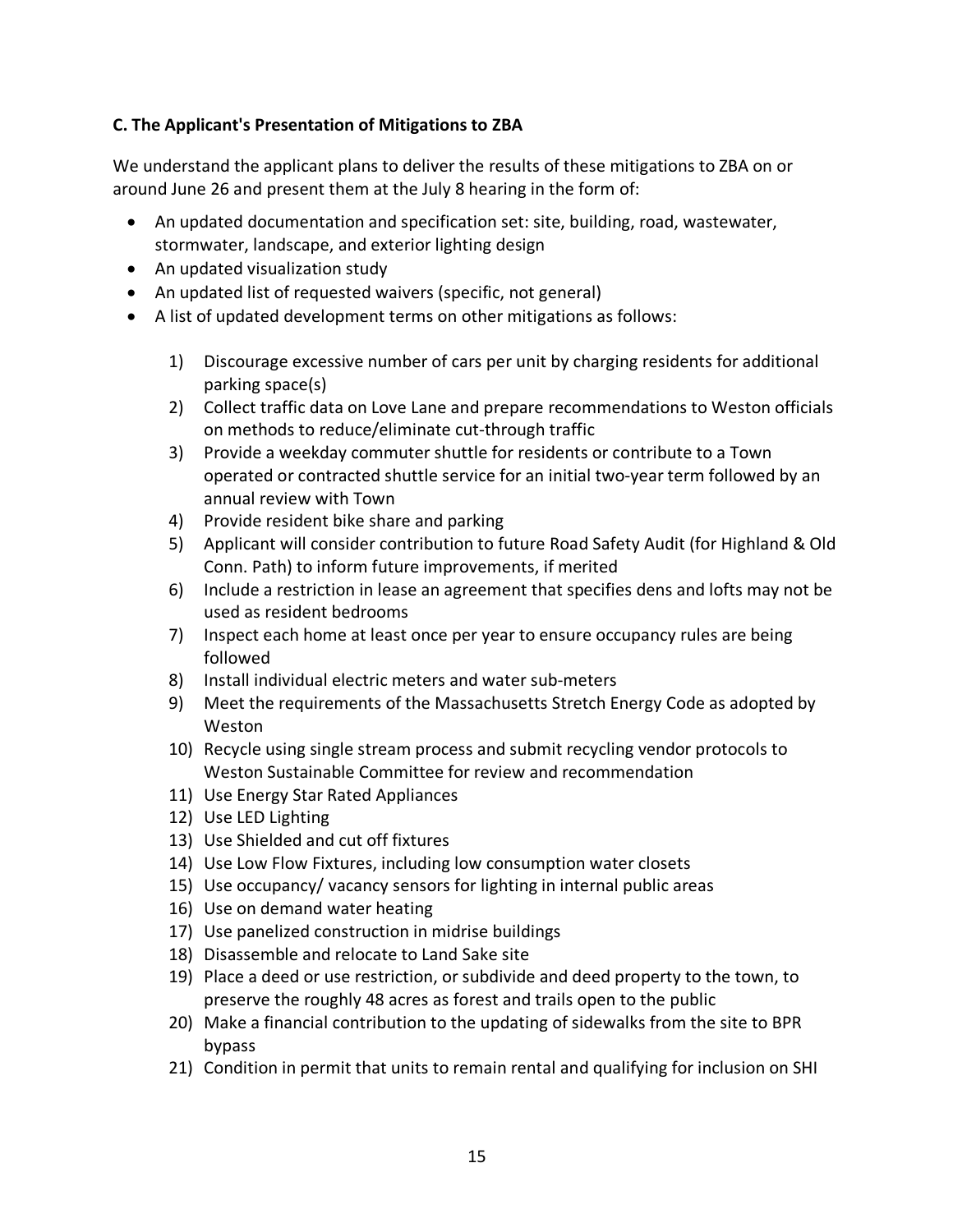- 22) Commence construction as soon as practicable and build the entire community as quickly as practicable in one continuous process
- 23) Provide a construction management plan, including on-site parking, construction vehicle access and trucking routes
- 24) Licensed Site Professional to monitor all site work and soil removal. Any remediation includes Town peer review
- 25) Limit use of fertilizers and pesticides consistent with Mass DEP standards.
- 26) Contribution to Merriam Fund
- 27) Contribution to rail trail improvements

On the resolution and timing of Financial contributions to Town, the applicant has expressed a willingness to contribute to several Town funds, namely the Merriam Fund, the Rail Trail, and Weston Sidewalks. In terms of final amounts, we recommend that the ZBA and developer first agree to all conditions and mitigations and then seek the final amounts that remain economically feasible for the applicant.

# **D. Recommended Steps for ZBA to Fulfill BOS Request**

We believe the ZBA has the opportunity to complete the BOS request with steps along the following:

- 1. Review these comments prior to July 8 hearing (the PB is available to testify at hearing if helpful)
- 2. Make modified design documentation available for peer-review on June 26
- 3. On July 8 meeting, review modified design and peer-review reports
- 4. Develop opinions on any additional concerns, mitigations, and regulated approvals
- 5. Work with the developer to expeditiously resolve #4 and capture through additional conditions or regulatory approvals
- 6. After all conditions are established, agree with the developer on the final amount and distribution of financial contributions to Town
- 7. Consider a time-limited development agreement to create an opportunity for the Town and applicant to resolve any outstanding items.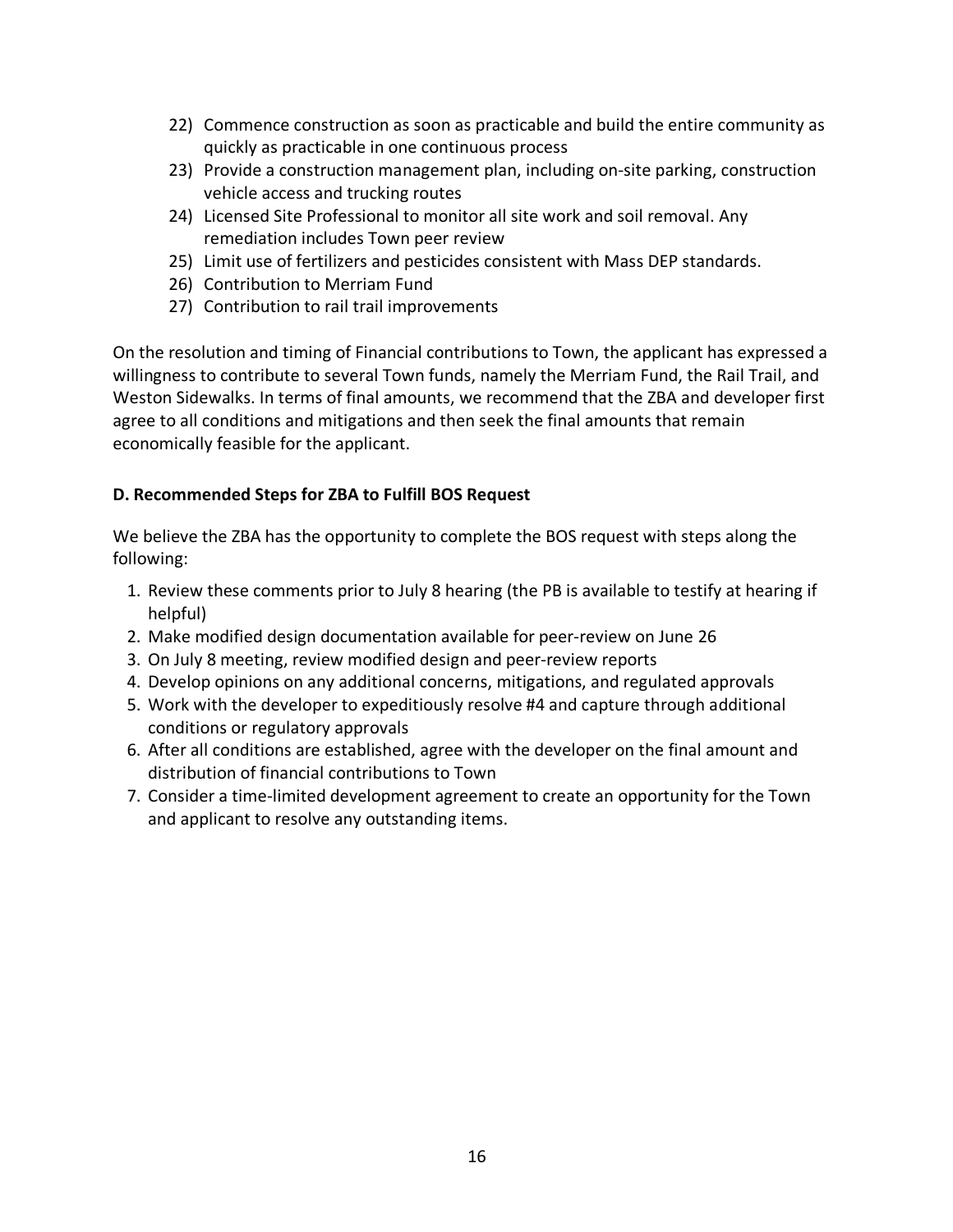#### **Appendix I. Weston 40B Background**

The 40B law was enacted in 1969 and reaffirmed in 2010 in a state-wide vote (MA and Weston supported by about a 3:2 margin.) The law requires towns to be 10% affordable in that, if quota is not reached, proposed 40B developments can by-pass all local regulations, including setbacks, density, and building heights.

Weston is not at 10%, so we are subject to so-called "hostile" developments – specifically, the Town can deny applications based on only health, safety, or over-profiting concerns. No other local concerns apply.

The Town's pipeline of 40B proposals totals about 600 rental units, which is in excess of the 275 rental units needed to reach our quota and permanent "safe harbor" against hostile developments. Additional developments are being discussed.

(FYI, per the 40B regulations, the Town would need about 2000 for-sale units to reach quota.)

Therefore, per the BOS, the Town seeks "safe harbor" to regain full control of 40B developments.

#### **Appendix II. 751 Working Group**

Based on the PEL review, the Town felt that the 751 40B proposal did not present any concerns for denial and determined the project would provide immediate "safe harbor" for the Town. As encouraged by the State and as with the Boston Property 40B proposal, a Town group was convened to collaborate with this "friendly" developer to identify and mitigate a full set of concerns related to the proposed project.

The group included Harvey Boshart (BOS), Al Aydelott (former Chairman, PB), Anthony Flynn (Chairman, PB), Imai Aiu (Town Planner), and the Mill Creek team as full time participants and Leon Gaumond (Town Manager) and Town counsel as advisers.

The work spanned about three months, 10 meetings, and 10 neighborhood sessions as well as preparation and follow-up for meetings and sessions. The group identified 60 concerns and negotiated 69 mitigations to those concerns.

## **Appendix III. 40B Traffic Safety Case Law**

There are a number of cases where the Housing Appeals Committee (HAC) has established that bad traffic around the site, is not grounds for a safety-based denial of a 40B permit in a Town lacking safe harbor. Specifically, they have made the distinction between "inconvenience or delays" versus "safety" issues with added traffic. Conversely, in our read, an example of a valid traffic safety concern per HAC would be introducing an intersection with dangerous and unfixable site lines to a major roadway.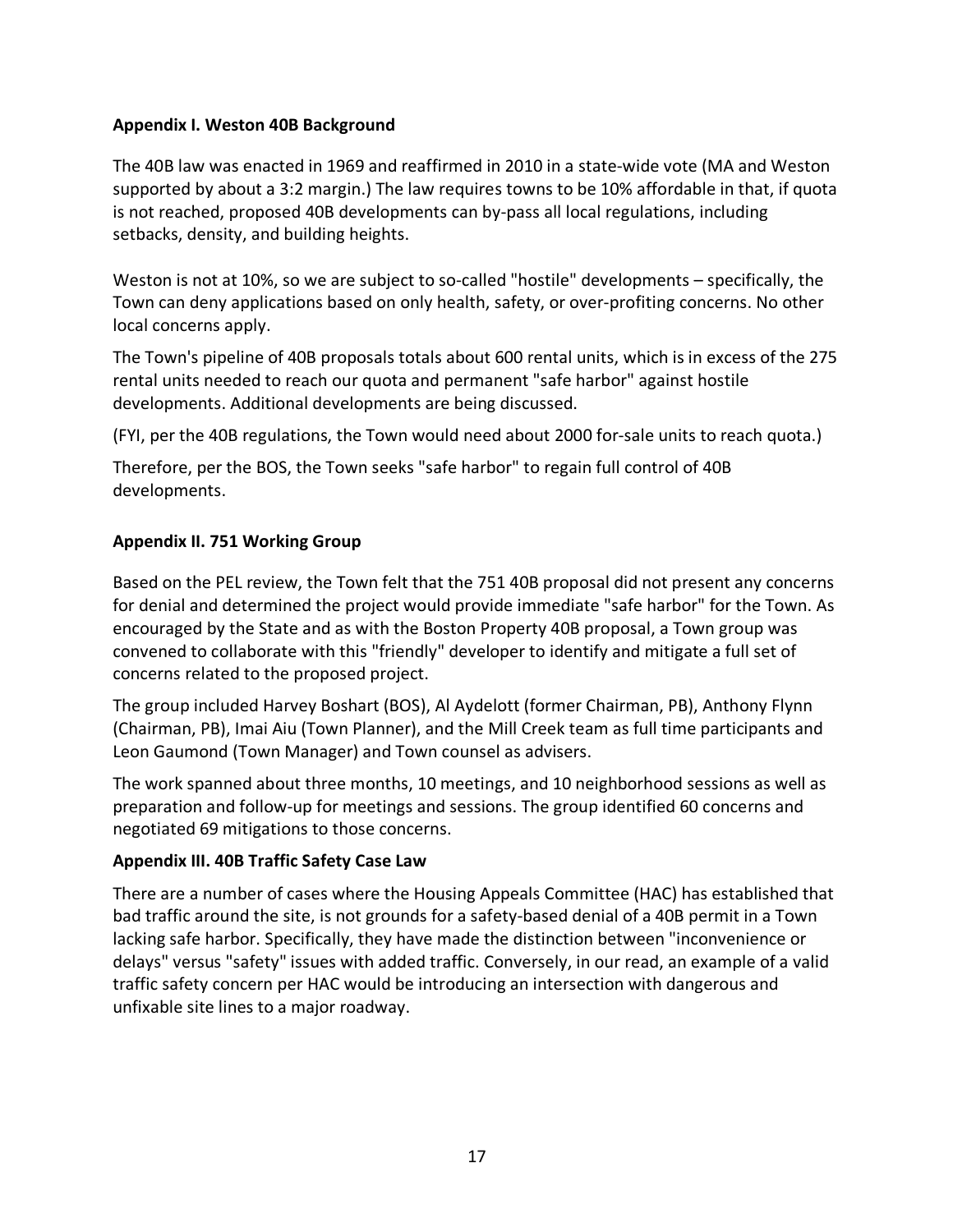From *Lexington Woods, LLC Appellant v. Waltham Zoning Board of Appeals Appellee, 2005*: "The Board cannot rely on the bad traffic situation in the vicinity of the site as a basis for denying the comprehensive permit."

Town counsel can, of course, provide further legal perspective and related decisions.

## **Appendix IV: Background on Negotiations with Applicant**

The applicant committed significant resources and time and showed good faith in these negotiations. They were willing to consider all aspects of the project, were attentive and forthcoming with neighbors and Town representatives, and were earnest in addressing all concerns. If the request rendered the project uneconomic, the applicant was straightforward in declining for those reasons. These were holistic and tentative negotiations – meaning they considered all concerns and the agreement assumed no further requests that add to the project cost.

# **Appendix V. Planning Board Guidelines for Landscape Buffer**

Landscaping should serve to create a buffer between houses and the streets for privacy and to retain the natural "woodsy" character of Weston. The larger the house, the greater the buffer that will be required. To best achieve this, the existing native trees, understory and bushes should be preserved as much as possible along the property's frontage to a minimum of at least 50 feet. This means that a septic system or storm water drainage structure should be located on the lot where it will require the least removal of the existing landscape buffer and allow for new buffer to be planted. Outside of the immediate construction area trees can be lost due to regrading for a system and damage from heavy equipment compacting the roots. In cases of significant or specimen trees near the limit of work extra protection measures such as chain link fencing will be necessary.

It is a simple fact that newly planted trees and bushes will never replicate the natural looking "woodsy" habitat created by the large mature trees found along Weston's roads. Preservation of existing trees and understory will maintain this appearance, especially legacy and old growth trees that help ground the Town in history. This means that septic systems, driveways and stormwater drainage structures should be located in such a way as to preserve existing vegetation, wherever possible.

In most cases new plantings will be required to either supplement existing screening or to mitigate new construction. New plantings should include variety of plant species (evergreen and deciduous) of varying heights (i.e. a mix of trees, shrubs and groundcover as well as a mix of calipers/sizes at planting) in order to create as naturalistic a feel as possible and to block views at pedestrian as well as 2nd story levels, especially once taller trees develop a higher canopy. Native and traditional plantings are highly encouraged (see appendix), although plantings along roadways should contain more native plant selections than ornamental Understory plants include saplings and shrubs which grow well in low light conditions beneath larger trees. They are essential for a natural looking habitat. Plantings should be arranged in an organic natural layout. Straight rows of "soldier" trees and strict geometric arrangements are discouraged. Plant bed edges that are irregular and asymmetrical with no hard, cut edges, and